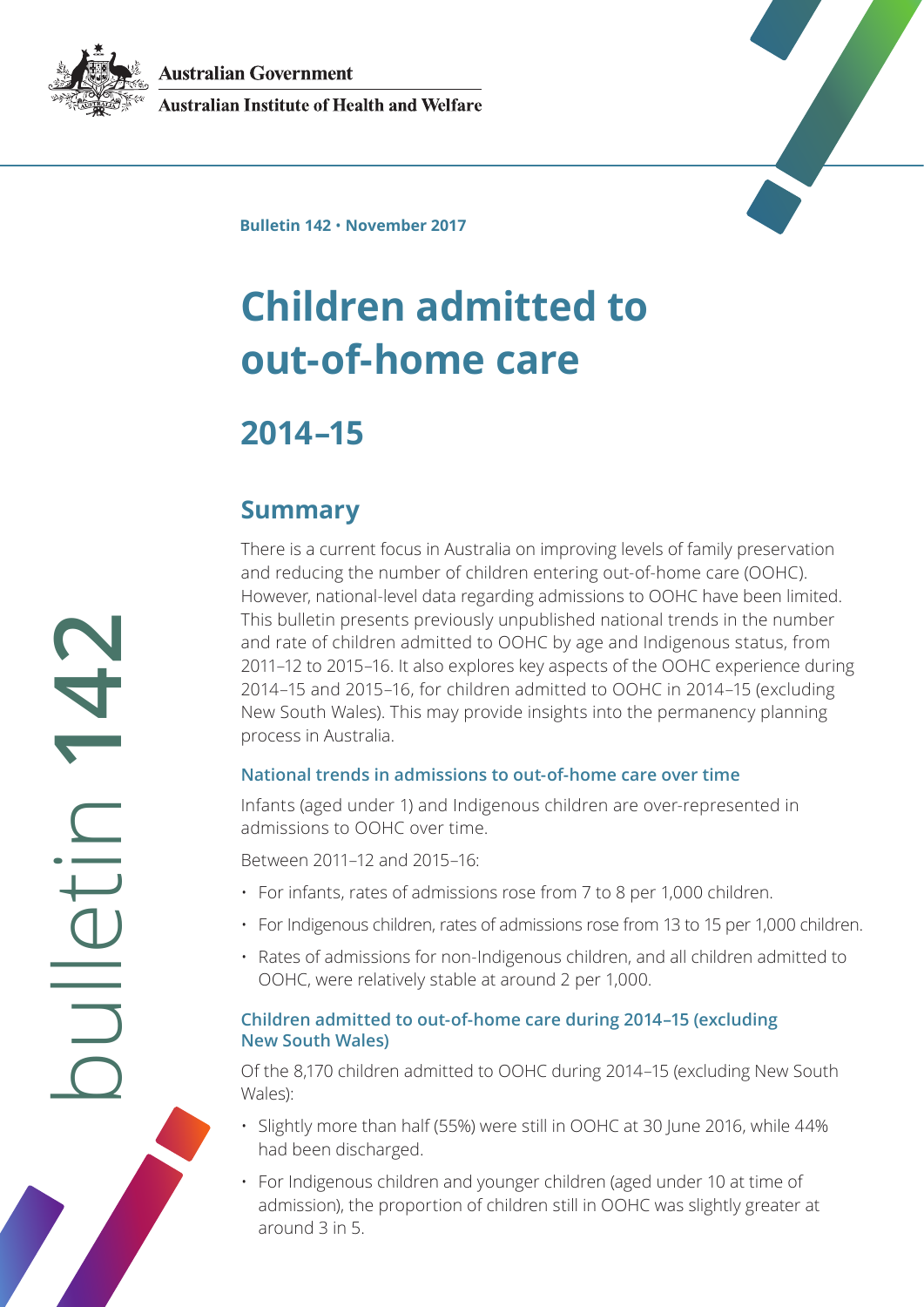- Nearly half (47%) had only 1 unique care arrangement during their time in OOHC.
- More than 4 in 5 (86%) were in home-based care (family setting with a carer).

For children still in OOHC at 30 June 2016:

- More than a quarter (28%) were on long-term legal orders. This is compared with 6% of these children at the time of their admission, and likely reflects efforts to achieve legal permanency for children requiring long-term alternative care arrangements.
- The percentage in relative/kinship care increased for Indigenous children between admission and 30 June 2016 (from 36% to 50%), while foster care arrangements decreased (from 44% to 32%). This is consistent with the preference for placing Indigenous children within their extended family.

For children who were discharged, most left within less than a year of their admission. Around 3 in 5 (61%) left within less than 6 months of their admission. More than 4 in 5 (82%) left within less than 12 months.

### **Contents**

| Children admitted in 2014-15: Comparison by care status at the end of 2015-167 |
|--------------------------------------------------------------------------------|
|                                                                                |
|                                                                                |
|                                                                                |
|                                                                                |
|                                                                                |
|                                                                                |
|                                                                                |

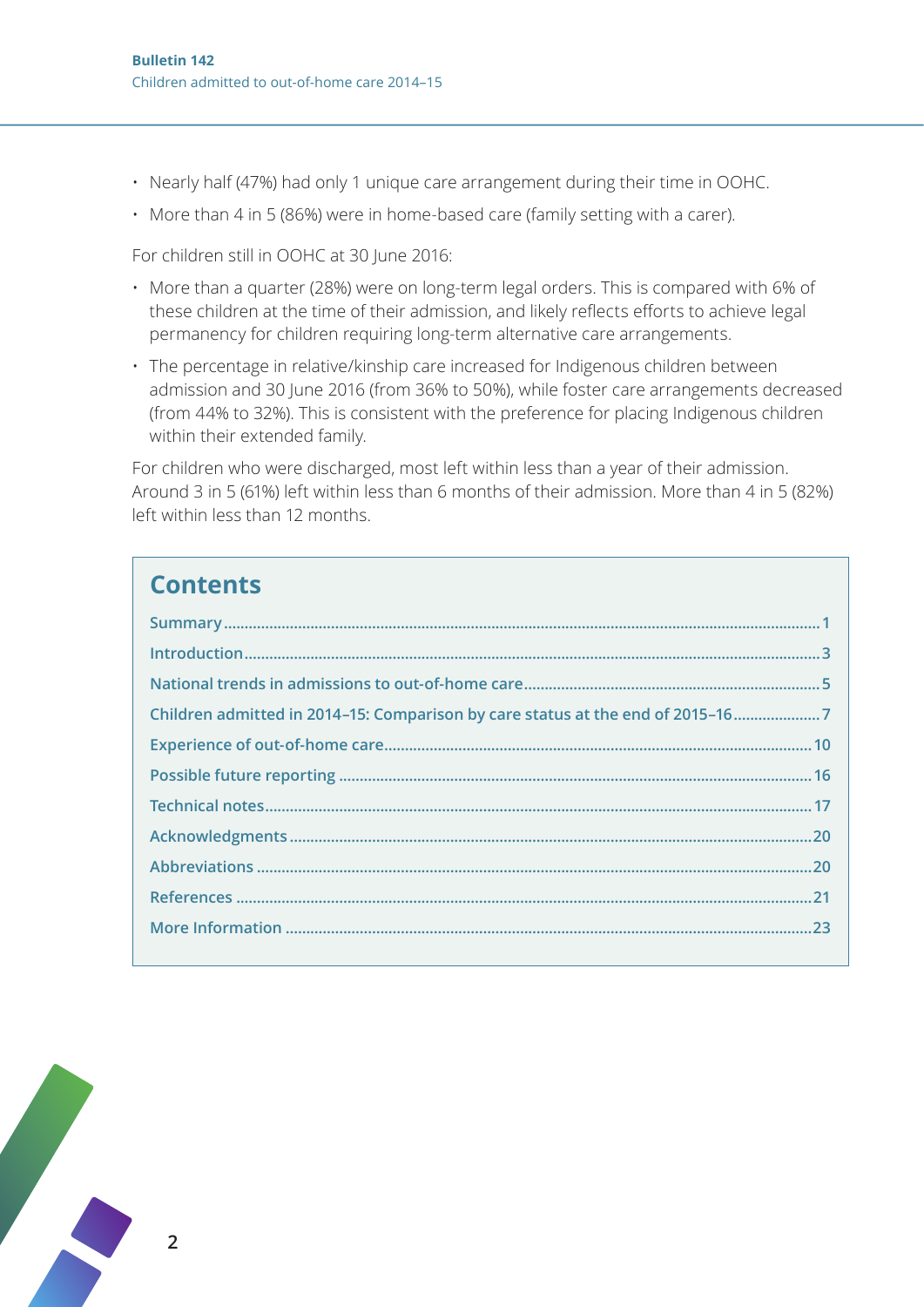## **Introduction**

### **The child protection system**

In Australia, state and territory departments responsible for child protection provide assistance to vulnerable children and young people who have been, or are at risk of being, abused, neglected or otherwise harmed, or whose parents are unable to provide adequate care or protection (AIHW 2017).

There are 3 main components of the child protection system:

- 1. Assessment and investigation of **notifications** of possible abuse, neglect or other harm: these notifications are screened by child protection departments and, if required, the report is investigated. If the investigation finds that the child is being or is likely to be abused, neglected or otherwise harmed, the notification is recorded as substantiated.
- 2. **Care and protection orders**: these are legal orders or arrangements that give child protection departments some responsibility for a child's welfare (see Box 2 in 'Technical notes' section).
- 3. Children may be placed in **out-of-home care** when parents are unable to provide adequate care, children require a more protective environment, or alternative accommodation is needed during family conflict. This is overnight care where the department makes or offers a financial payment to the carer. In keeping with the principle of keeping children with their families, OOHC is considered an intervention of last resort (see Box 3 in 'Technical notes' section).

For more information on child protection policies and practices, and definitions of care and protection orders, and out-of-home care placement types, see AIHW (2017).

### **Policy context**

Strengthening vulnerable families through early intervention and preventative measures is a key focus of the third action plan of the National Framework for Protecting Australia's Children 2009–2020 (COAG 2009; DSS 2015). 'Vulnerable' families include Indigenous children and families, and those with mental health, domestic and family violence, substance misuse, homelessness or disability issues who may be at greater risk of involvement with the child protection system. The number of children entering care has also recently been the focus of Community Services ministers; who have committed to enhancing early intervention and prevention services and are seeking to improve levels of family preservation and reunification, and reduce the number of children entering out-of-home care, especially those from Indigenous families (Porter 2016).

Despite this focus at the policy level on reducing the number of children entering care, national-level data regarding admissions to OOHC are currently limited. The number of children admitted to OOHC is reported in *Child protection Australia* (AIHW 2017) each year, however, rates of admission to OOHC over time, disaggregation by Indigenous status, and the experiences of children entering care are not explored.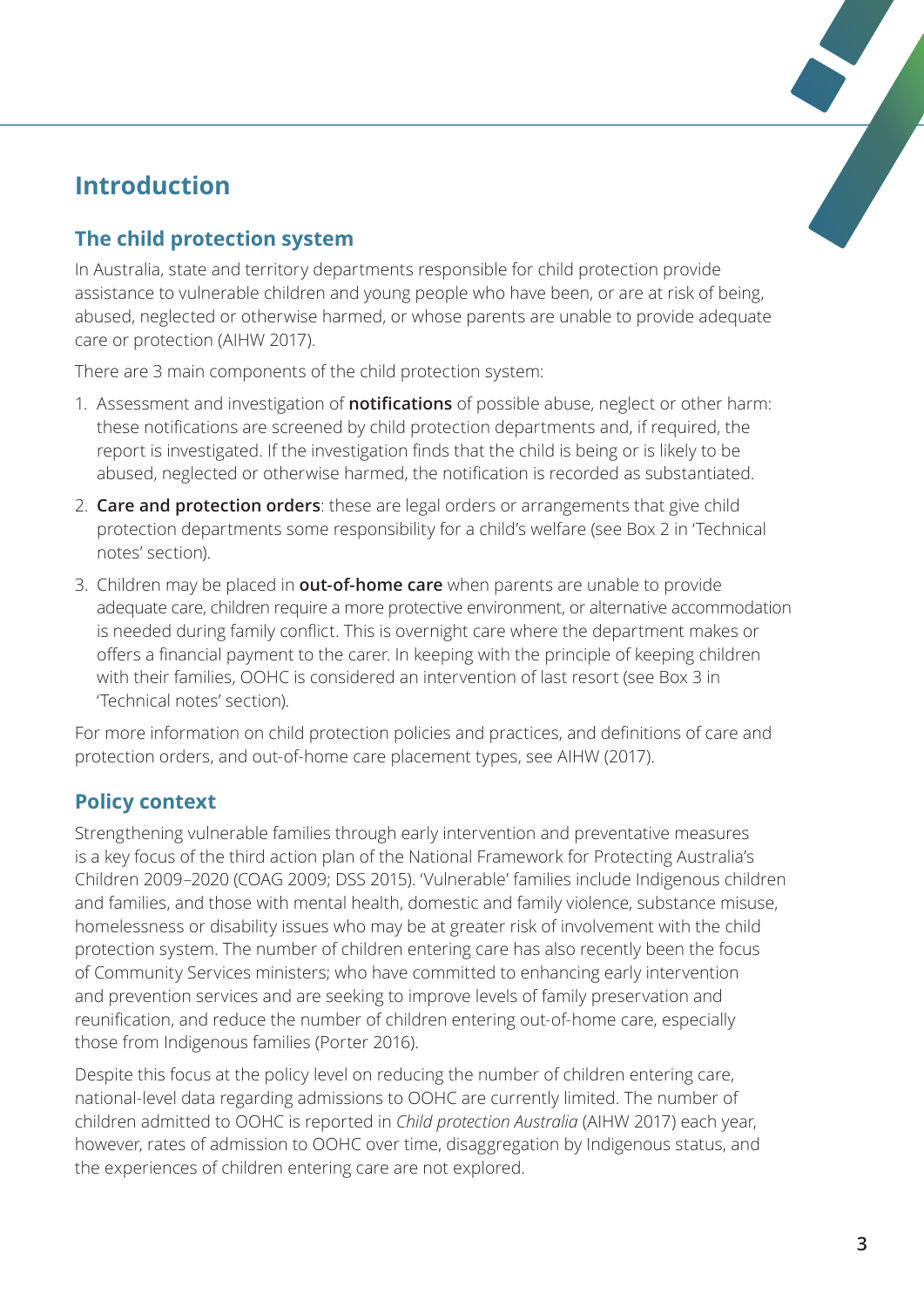When children need to be placed in OOHC, the general goal is to reduce the time of separation from parents, and to support efforts to achieve reunification of children with their parents or family if it is safe to do so (Berrick 2009). Reunification (or safe return home) for children in out-of-home care is the policy priority across all Australian jurisdictions. However reunification is not achieved for some children so permanent alternative care arrangements may be needed. These may include long-term third-party parental responsibility or guardianship/custody orders, or adoption (AIHW 2016b). Policies relating to permanency planning indicate that children who have been in care for 2 or more years require a decision to be made regarding their long-term care arrangements (AIHW 2016b).

### **This bulletin**

This bulletin presents previously unpublished national trends in the number and rate of children admitted to OOHC. It also presents data on children who were admitted to OOHC in 2014–15 (excluding New South Wales) and explores key aspects of their OOHC experience during 2014–15 and 2015–16, which may provide insights into the permanency planning process in practice in Australia.

Information presented in this bulletin is primarily based on data from the Child Protection National Minimum Data Set (CP NMDS) which contains data for all states and territories except New South Wales. The most recent available CP NMDS data cover the 2-year collection period between 1 July 2014 and 31 August 2016.

The first section presents background information on national trends (including some non-CP NMDS data for New South Wales) in rates of admission to OOHC between 2011–12 and 2015–16 by age and Indigenous status.

The second section compares selected characteristics of 2 groups of children admitted to OOHC in 2014–15 (excluding New South Wales), based on their care status at the end of the 2015–16 reporting period. These groups are those children still in OOHC at 30 June 2016 and those who have been discharged by that date. The third section provides a comparison of the OOHC experiences of those two groups of children. Possibilities for future reporting are explored in the final section.

Supplementary tables referred to in this report (those with a prefix of S), can be downloaded free of charge from the Australian Institute of Health and Welfare (AIHW) website at <www. aihw.gov.au/reports/child-protection/children-admitted-to-out-of-home-care-2014-15/data>.

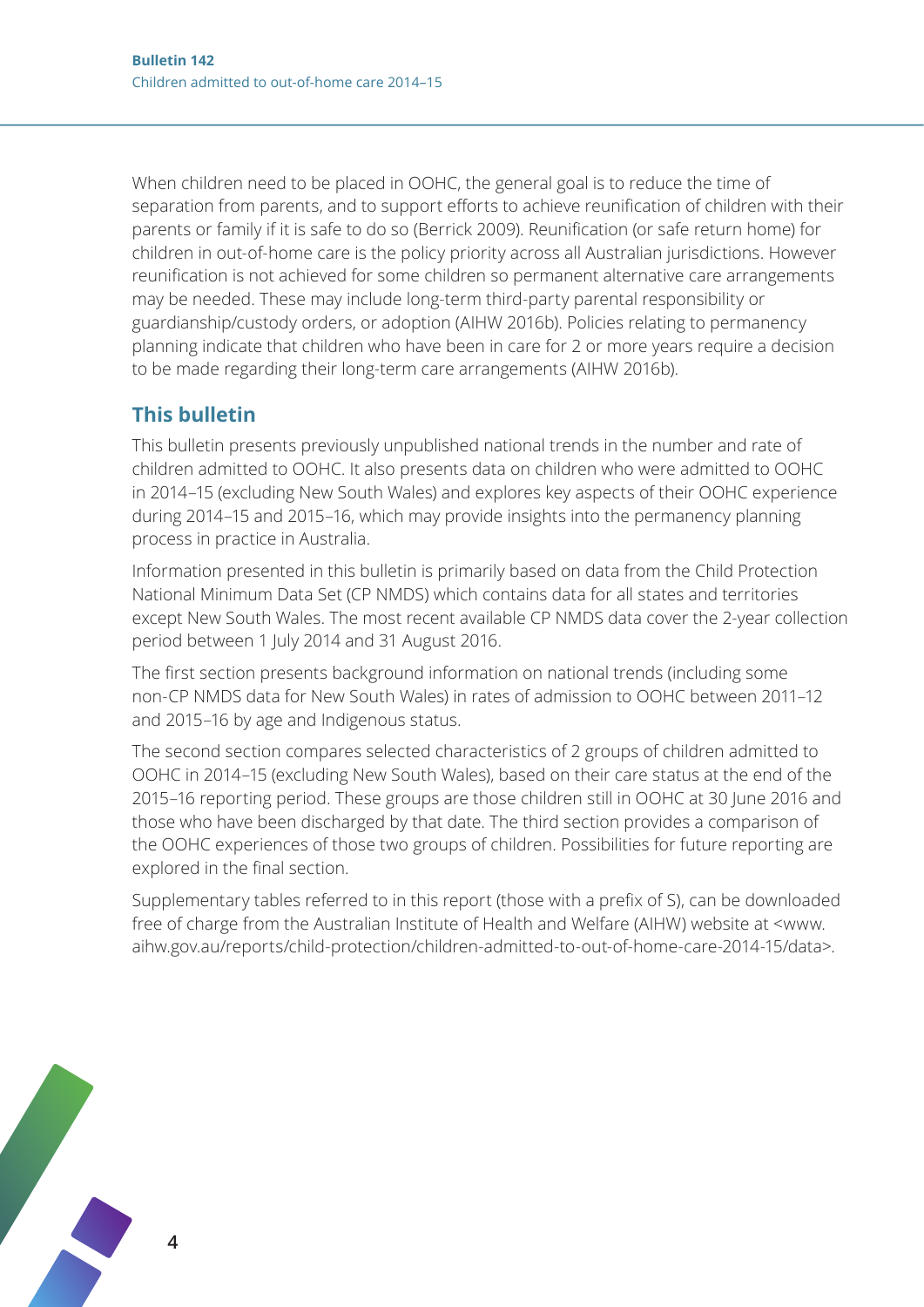# **National trends in admissions to out-of-home care**

Over the 5-year period from 2011–12 to 2015–16, the number of children admitted to OOHC rose by 5% (from 12,240 to 12,829). However, the rate has remained reasonably stable over this time at around 2 per 1,000 children aged 0–17 (Table S1). Over the most recent year (from 2014–15 to 2015–16) the number of children admitted rose by 11% (from 11,581 to 12,829).

#### **Age**

Since 2011–12 the rates of admission to OOHC for infants (children aged under 1) were consistently higher than the rates for any other age group (Figure 1). By 2015–16 children under 1 were almost 3 times as likely as those aged 1–4, and 7 times as likely as those aged 15–17 to be admitted to OOHC (Table S1).

There has been a 15% increase (from 2,127 to 2,442) in the number of admissions for infants over the 5-year period. While the rates for other age groups have been more stable over the 5-year period, over the last 12 months the number of children admitted in each age group rose by between 6 and 13% (Figure 1).



*Note:* Data presented in this figure includes aggregate data for NSW for all years. *Source:* Table S1.

**Figure 1: Children admitted to OOHC, by age group, 2011–12 to 2015–16, Australia (rate)**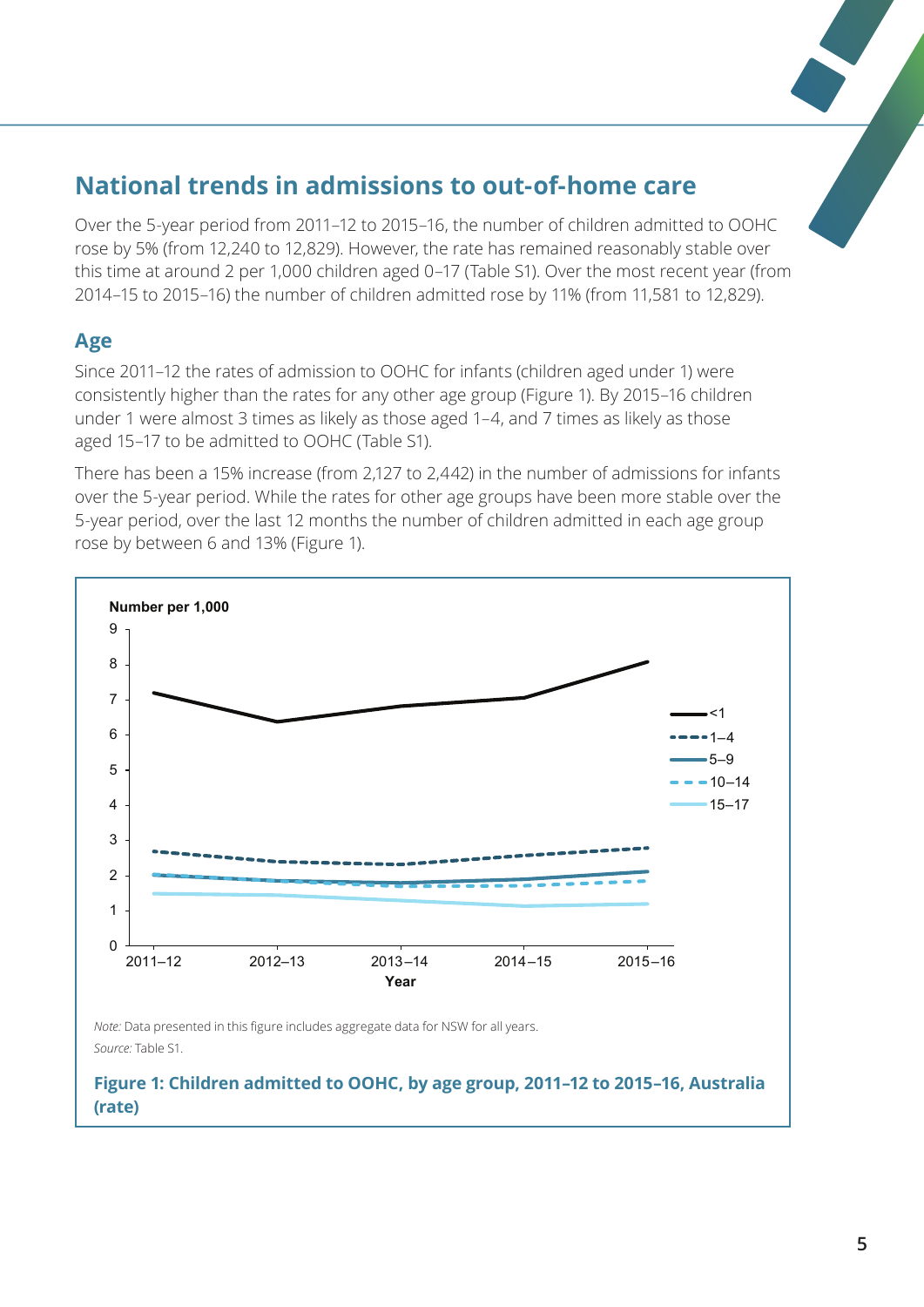#### **Indigenous status**

Indigenous children are over-represented in admissions to OOHC. Since 2011–12 the rate of Indigenous children admitted to OOHC rose from 13 to 15 per 1,000, while the non-Indigenous rate was relatively stable at just under 2 per 1,000 children (Figure 2). In 2015–16 Indigenous children were 9 times as likely as non-Indigenous children to be admitted to OOHC.

Indigenous children were over-represented across all age groups over the 5-year period. This over-representation was slightly higher for younger children—in 2011–12 Indigenous children aged under 1 were 10 times as likely to be admitted to OOHC as non-Indigenous children of the same age, falling to 9 times as likely in 2015–16 (Table S1). Indigenous children aged 1–4 were 8 times as likely to be admitted to OOHC in 2011–12, rising to 9 times as likely in 2015–16.



*Note:* Data presented in this figure includes aggregate data for NSW for all years. *Source:* Table S1.

#### **Figure 2: Children aged 0–17 admitted to OOHC, by Indigenous status, 2011–12 to 2015–16, Australia (rate)**

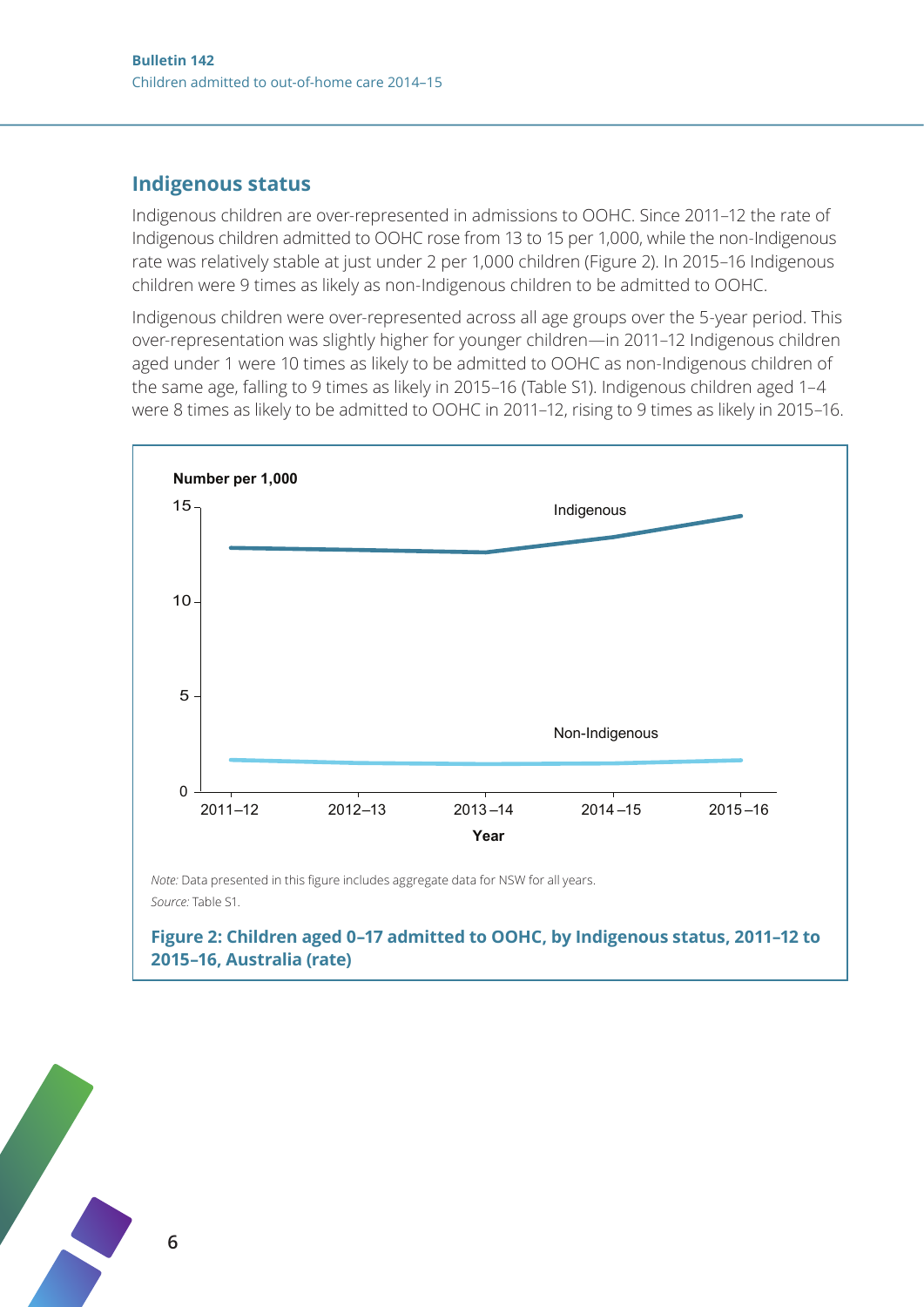### **Children admitted in 2014–15: Comparison by care status at the end of 2015–16**

The group of interest for the analyses presented in the following sections is children aged 0–17 who were admitted to OOHC during 2014–15 (between 1 July 2014 and 30 June 2015). This includes all children admitted to OOHC for the first time, and those returning to OOHC after exiting for 60 days or more previously. Information reported 'at admission' is captured at the time of the first admission within the period. All these analyses utilise CP NMDS data which excludes New South Wales.

The information is this section focuses on 2 of the groups of children admitted to OOHC during 2014–15, based on their care status at the end of the 2015–16 period:

- children who were still in OOHC at 30 June 2016, and
- children who were discharged from out of-home care in 2014–15 or 2015–16.

For further information on how these two groups of children were defined, see Box 1. Comparing these two groups can give insights into differences in the care experiences for these children and contribute to our understanding of permanency planning for children who were admitted to OOHC.

#### **Box 1: Two cohorts of children admitted to OOHC during 2014–15**

#### **Children admitted during 2014–15:**

During their time in OOHC, children may experience a number of different placements, as well as periods where they are not in OOHC. As it is difficult to summarise the complex, and often unique movements of children in and out of the OOHC system the analyses of the group of children admitted during 2014–15 are further divided into 2 main sub-groups, based on their care status at the end of the 2015–16 period.

- **• Still in OOHC group**: Children who had an active OOHC placement on the night of 30 June 2016. Note that during 2014–15 and 2015–16 these children might have exited OOHC for short or longer periods (over 60 days), but were in an active placement at the 30 June 2016 snapshot date.
- **• Discharged group**: Children who left OOHC, whose last placement ended before 30 June 2016, who had not returned in less than 60 days. (Data up to 31 August 2016 were used to determine children had not returned within less than 60 days). Analyses for these children are at the time of last discharge unless otherwise stated.

There was also a small group of children who did not have an active placement on the night of 30 June 2016—some of these children were on a break of less than 60 days on the night of 30 June 2016, others had been discharged from OOHC on or before 30 June 2016, and were re-admitted between 30 June 2016 and 31 August 2016, so they were not considered to be discharged for the analyses presented in this bulletin. These children were excluded from the analyses in this section.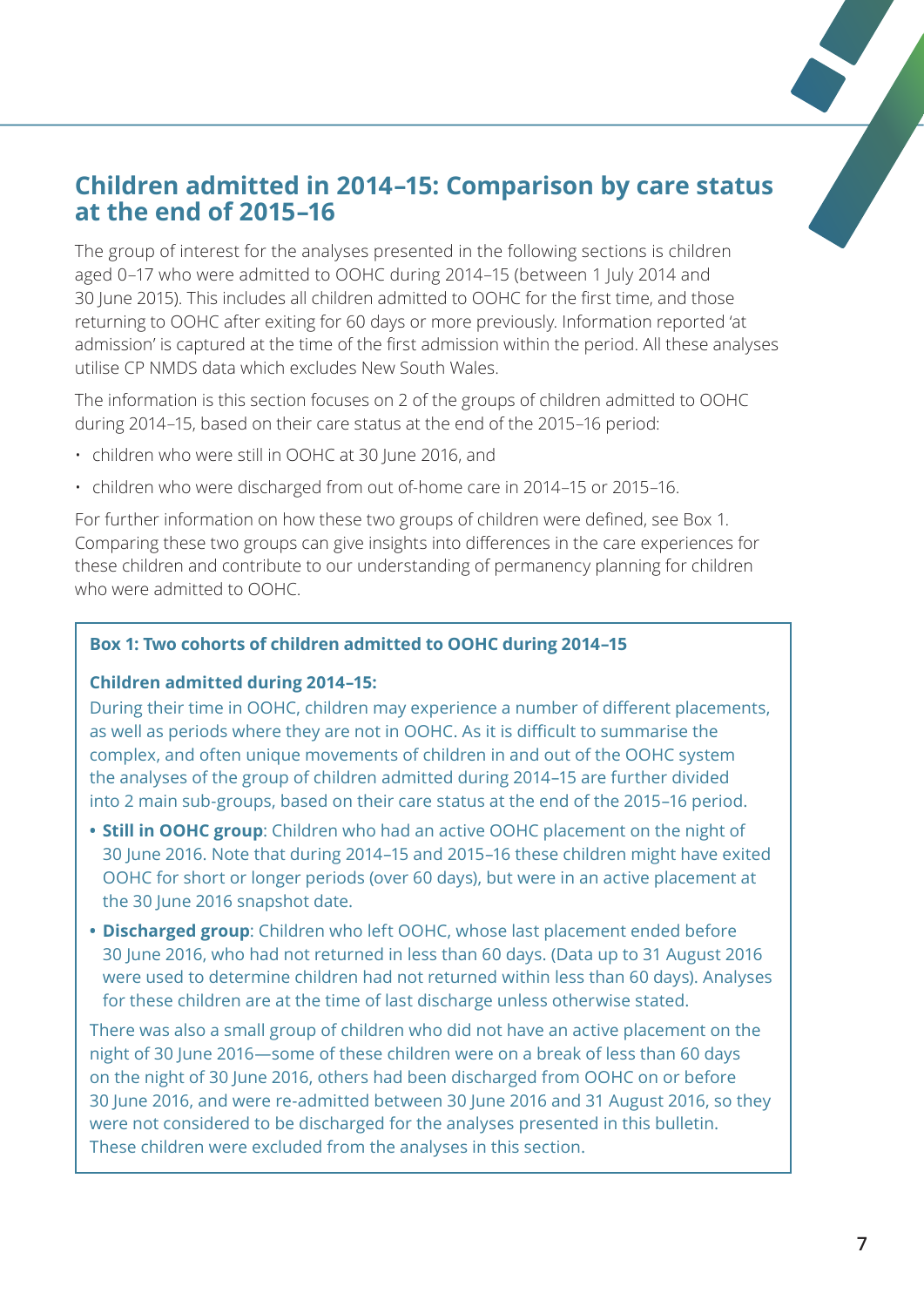#### **Care status at the end of 2015–16**

Figure 3 shows that of the 8,170 children admitted to OOHC during 2014–15:

- 4,469 (55%) were in an OOHC placement at 30 June 2016
- 3,601 (44%) were discharged from OOHC and had not returned by the end of the 2015–16 collection period
- 100 (1%) were not in an OOHC placement at 30 June 2016. Some of these were on a break of less than 60 days on the night of 30 June 2016 (and therefore were not counted as being discharged); others had been discharged from OOHC on or before 30 June 2016 and were re-admitted after 30 June 2016.



*Notes*

- 1. This figure excludes NSW as data were not available.
- 2. Children in OOHC at 30 June 2016 are those with an active OOHC placement on the night of 30 June 2016.
- 3. Children discharged from OOHC include those who left care before 30 June 2016 and had not returned in less than 60 days.

4. Of the 100 children without a placement at 30 June 2016; some were on a break of less than 60 days on the night of 30 June 2016; others had been discharged from care on or before 30 June 2016 and were re-admitted after 30 June 2016. *Source:* Table S2.

#### **Figure 3: Children admitted to OOHC during 2014–15, by care status at the end of the 2015–16 period, Australia (excluding NSW)**

### **Sex and Age**

**8**

Of the 8,170 children admitted to OOHC during 2014–15, there were roughly equal numbers of boys (4,159) and girls (4,004; Table S3). Around 55% of both sexes were still in OOHC at 30 June 2016, while around 44% in each group had been discharged.

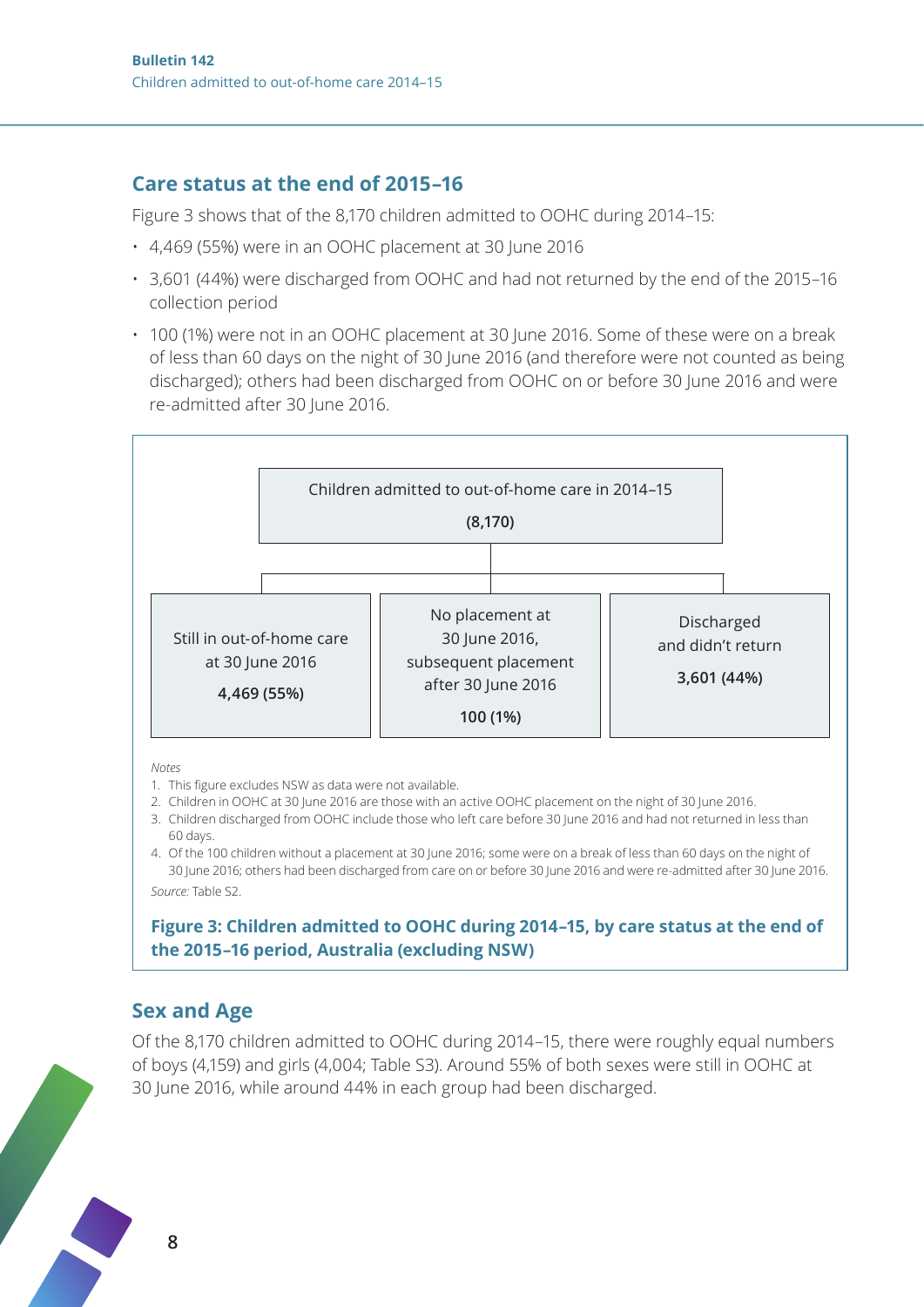Younger children were more likely to be still in OOHC, while older children were more likely to have been discharged. Of the 5,622 children aged under 10 at the time of admission, 60% were still in OOHC and 40% were discharged from OOHC (Table S4). Conversely, for the 757 children aged 15–17 at admission 70% were in the discharged group and 30% were still in OOHC (30%).

Children are eligible to be in OOHC at any age up to 17, meaning some children are discharged from OOHC around the time they turn 18. The group of children discharged includes 6 children who were 18 at the time of discharge, and 32 who were discharged on their 18th birthday (accounting for 5% of children aged 15–17 at the time of admission).

#### **Indigenous status**

Indigenous children were slightly more likely to still be in OOHC, than to have been discharged. Of the 2,668 Indigenous children admitted to OOHC during 2014–15, 61% were still in OOHC and 38% had been discharged from OOHC (Figure 4). In comparison, of the 5,422 non-Indigenous children admitted to OOHC, 52% were still in OOHC and 47% had been discharged.



#### **Figure 4: Children admitted to OOHC during 2014–15, by Indigenous status and care status at the end of the 2015–16 period (excluding NSW) (%)**

These findings are consistent with research that shows that Indigenous children and those from disadvantaged families are less likely to be reunified following time in OOHC (Fernandez & Lee 2013; Kortenkamp, Geen & Stagner 2004). Indigenous children who were the subject of child protection substantiations in 2014–15 were far more likely to be from the lowest socioeconomic areas compared with non-Indigenous children, indicating higher levels of family disadvantage (AIHW 2016a).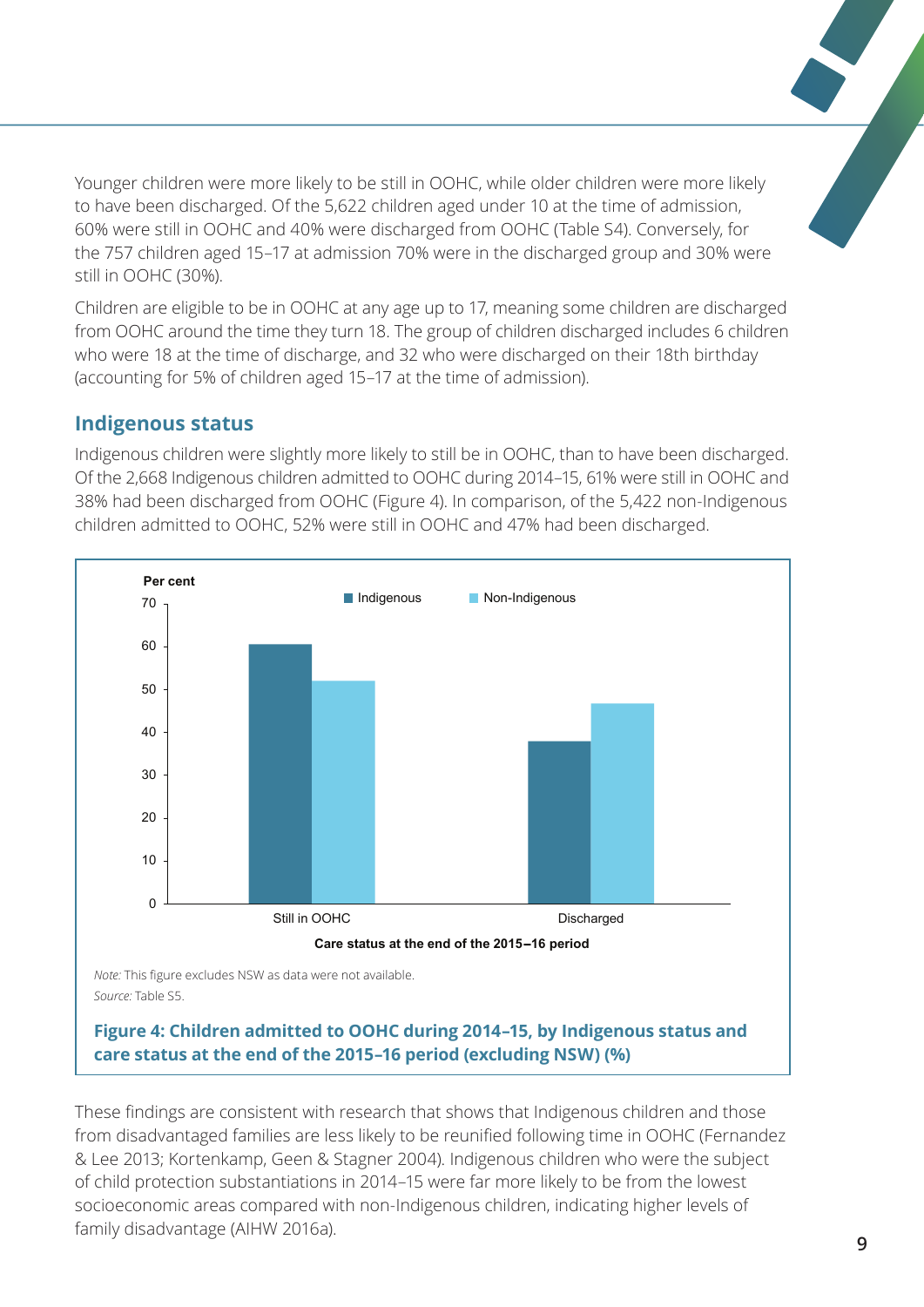### **Experience of out-of-home care**

Children may move from one order type to another and/or from one placement to another either to achieve the most suitable long-term care arrangement, or because of placement disruption (AIHW 2016b). Investigating the movement of order types and living arrangements between admission and the end of the 2015–16 period can provide information about the experience of care.

#### **Time spent in placement(s)**

Most (92%) of the group still in OOHC had spent 12 months or more in OOHC placement(s). The total time in OOHC placement(s) was much shorter for those who were discharged, of whom:

- most (87%) had spent less than 12 months
- almost one-third (32%) had spent less than 1 month
- 35% had spent 1 to less than 6 months (Figure 5).



#### *Notes*

- 1. This figure excludes NSW as data were not available.
- 2. Time spent in OOHC placements is the sum of all OOHC placements from the time of admission in 2014–15 across the 2-year collection period (2014–15 and 2015–16). It is calculated at either 30 June 2016, or at the time of discharge.

3. Only time spent in actual OOHC placements is included in the durations presented in this figure. Short-term placements (lasting less than 7 nights) are included in the calculations of time in placement, however any break where a child does not have an active OOHC placement are excluded.

*Source:* Table S6.

#### **Figure 5: Children admitted to OOHC during 2014–15, by total time in placement(s), and care status at the end of the 2015–16 period (excluding NSW) (%)**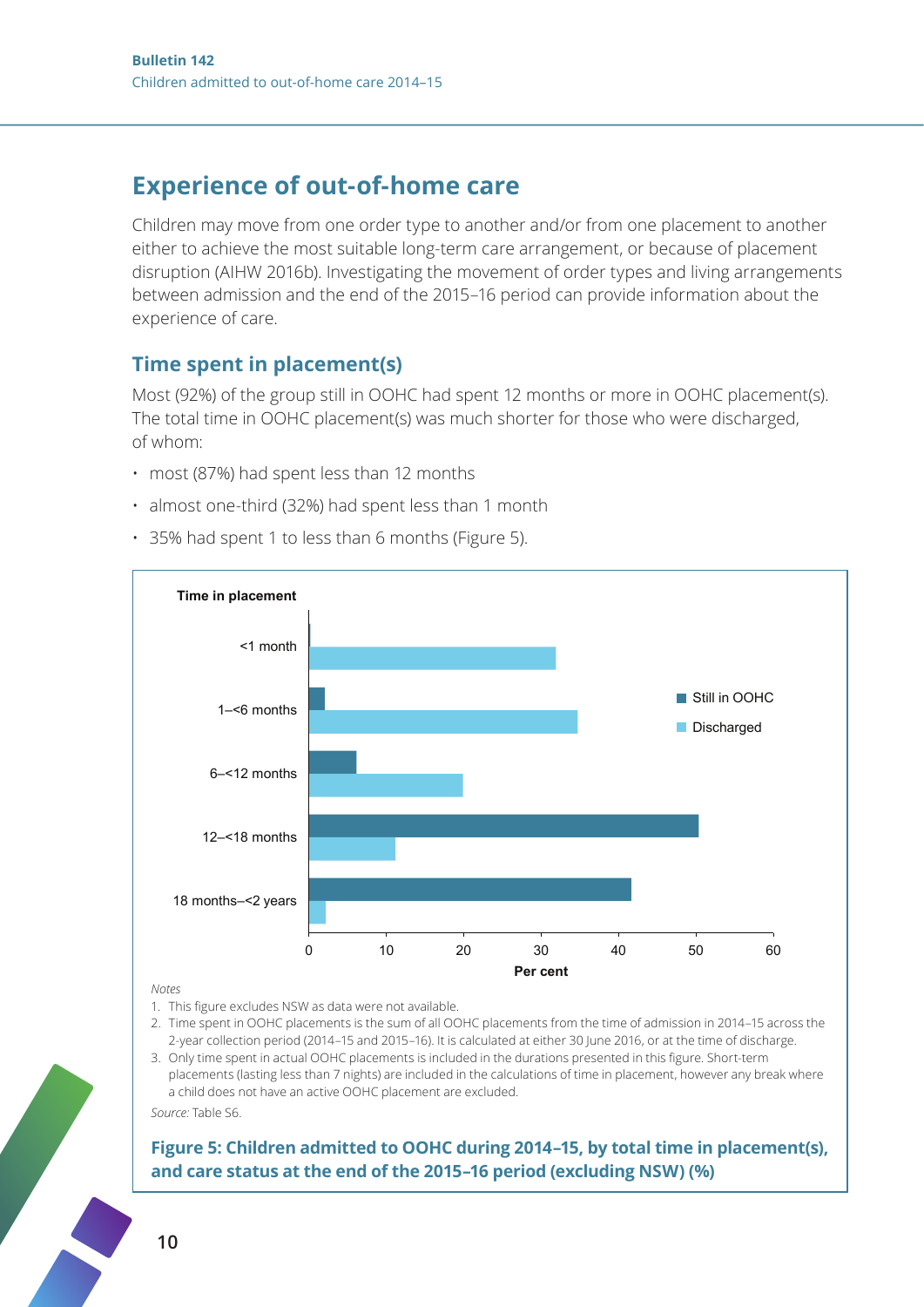#### **Number of care arrangements**

In general, fewer placements during the time a child is in OOHC indicates a greater stability in the carer-child relationship and the residential location.

Over half (55%) of children who were discharged, and 41% of those still in OOHC at 30 June 2016 had 1 unique care arrangement during their time in OOHC over the 2-year collection period (Figure 6). Of those still in OOHC, 46% had 2–3 unique care arrangements, and 13% had 4 or more. Some (17%) of the children who were discharged experienced only short-term placements (of less than 7 nights' duration) during their time in OOHC. These arrangements may indicate the use of respite care to support vulnerable families, or preparing children to transition out of care (AIHW 2016b).



*Notes*

- 1. This figure excludes NSW as data were not available.
- 2. Only carer arrangements occurring between admission date and 30 June 2016, or admission date and discharge date are included in the counts presented in this figure.
- 3. 'Short-term placements only' includes those children who only experienced short-term placements (of less than 7 night's duration) during their time in OOHC.
- 4. The number of unique care arrangements may be slightly undercounted as some carer households do not have a unique household identifier. In these instances, each different living arrangement type was counted once as a unique care arrangement.

*Source:* Table S7.

**Figure 6: Children admitted to OOHC during 2014–15, by number of unique care arrangements and care status at the end of the 2015–16 period (excluding NSW) (%)**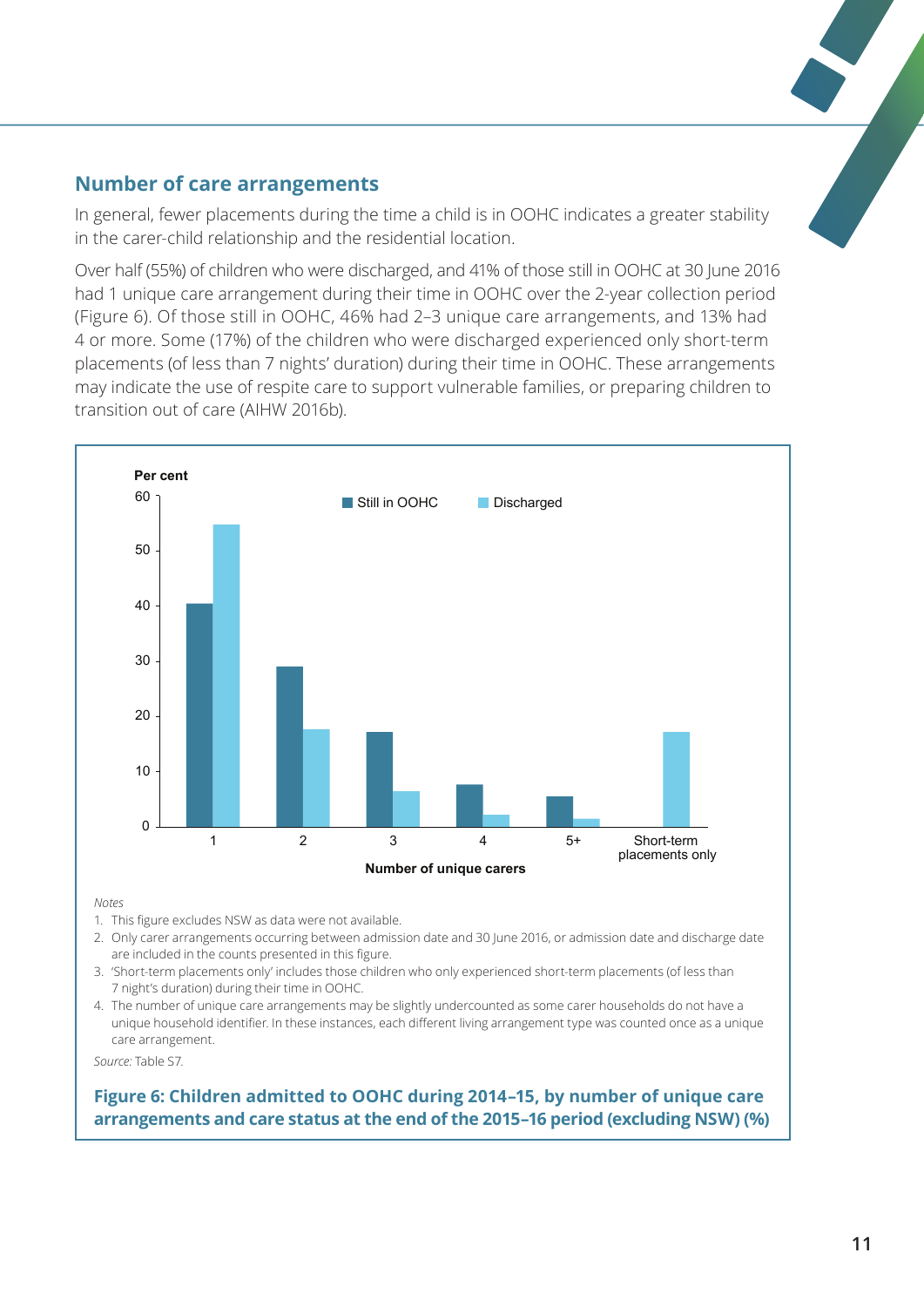#### **Placement type**

Most of the 8,170 children admitted to OOHC (86%) were in home-based care (in a family setting with a carer; Table S8). Younger children were more likely to be in a home-based placement—95% of those aged under 5, compared with 48% of those aged 15–17. For definitions of OOHC placement types see Box 2 in the 'Technical notes' section.

Compared with all children in OOHC at 30 June 2015 (the end of the financial year for children admitted during 2014–15), a larger percentage of children admitted to OOHC during 2014–15 were placed in residential care at admission—13% compared with 7% at 30 June 2015 (excluding New South Wales; AIHW 2016a). This was mainly the case for older children—24% of children aged 10–14, and 48% of children aged 15–17 were placed in residential care at admission (Figure 7), while percentages for children under 10 ranged between 2 and 7%. Residential care may be used for children who have complex needs or to keep large sibling groups together (AIHW 2017), or may reflect the use of emergency or respite placements until other placement options are formalised (AIFS, Chapin Hall Centre for Children University of Chicago & NSW FACS 2015).



*Notes*

1. This figure excludes NSW as data were not available.

2. 'Other/unknown' category includes third-party parental care, other home-based care (reimbursed), family group homes, independent living, and other/unknown living arrangement types.

*Source:* Table S8.

#### **Figure 7: Children admitted to OOHC during 2014–15, by age group and placement type, Australia (excluding NSW) (%)**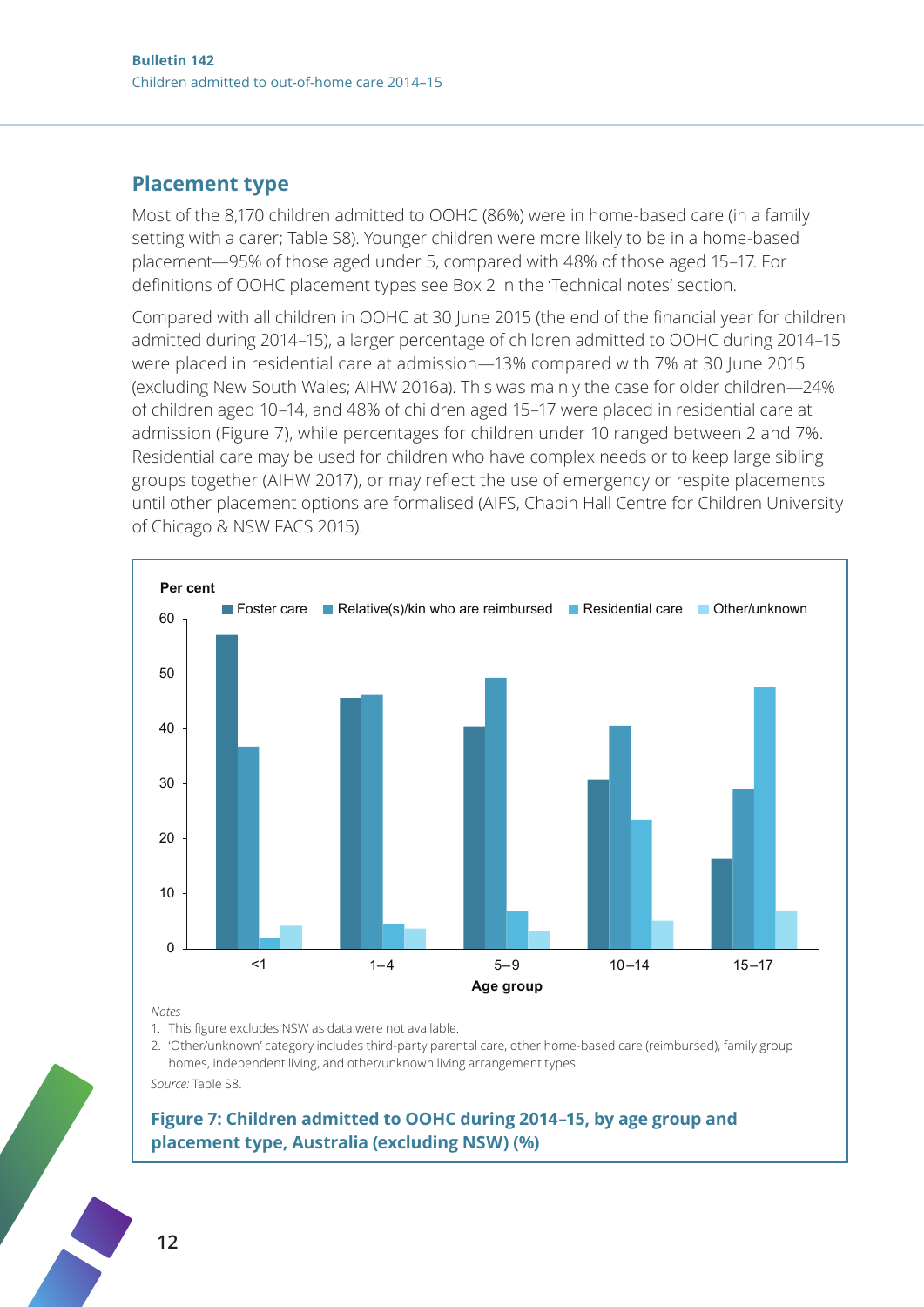#### **Still in OOHC group**

The majority of children in this group were in a home based care placement at admission to OOHC and at 30 June 2016—89% at each time point (Table S9).

Between admission to OOHC and 30 June 2016 there was a shift in the type of home-based care placements, especially for Indigenous children—the number of Indigenous children in foster care placements fell by 27%, and the number in relative/kinship care placements rose by 39% (Table S9). The number of Indigenous children in residential care also fell by 12% between admission and 30 June 2016.

For Indigenous children placed in OOHC, the Aboriginal and Torres Strait Islander Child Placement Principle prioritises placement within the child's extended relatives or family (Lock 1997; Tilbury et al. 2013). This recognises the crucial role that relative/kinship placements have in maintaining family and cultural connections for Indigenous children (Kiraly, James & Humphreys 2014).

This shift was similar, but less pronounced for non-Indigenous children in this group—the number of non-Indigenous children in foster care placements fell by 21%, and the number in relative/kinship placements rose by 10%. The number of non-Indigenous children in residential care also rose by 6% over this period.

#### **Discharged group**

A large percentage of children discharged from OOHC were in home-based care at admission to care (82%), and at discharge (81%). For this group overall, there was a fall in the number in foster care, and increases in relative/kinship care and residential care (Table S10).

### **Order type**

#### **Still in OOHC group**

There was a substantial change in the legal status (order type) for children who were still in OOHC at 30 June 2016. At admission to OOHC, three-fifths (60%) of children were on an interim or temporary order, 24% did not have an active order, and a smaller percentage (around 5% each) were on short- and long-term guardianship orders and supervisory orders (Figure 8). The high percentage of children admitted to OOHC without a care and protection order in place could reflect emergency placements or other informal arrangements which allow a child to be placed in OOHC without going through the courts.

By 30 June 2016, 50% of children were on short-term finalised guardianship orders, and 28% were on long-term guardianship or third-party parental responsibility orders. Conversely, the percentage of children on interim and temporary orders had fallen to 11% and fewer children had no order active (9%). These changes in order types were similar for Indigenous and non-Indigenous children (Table S11). The higher percentage of children on long-term guardianship or third-party parental responsibility orders at 30 June 2016 reflects efforts to help achieve legal permanency for children requiring long-term alternative care.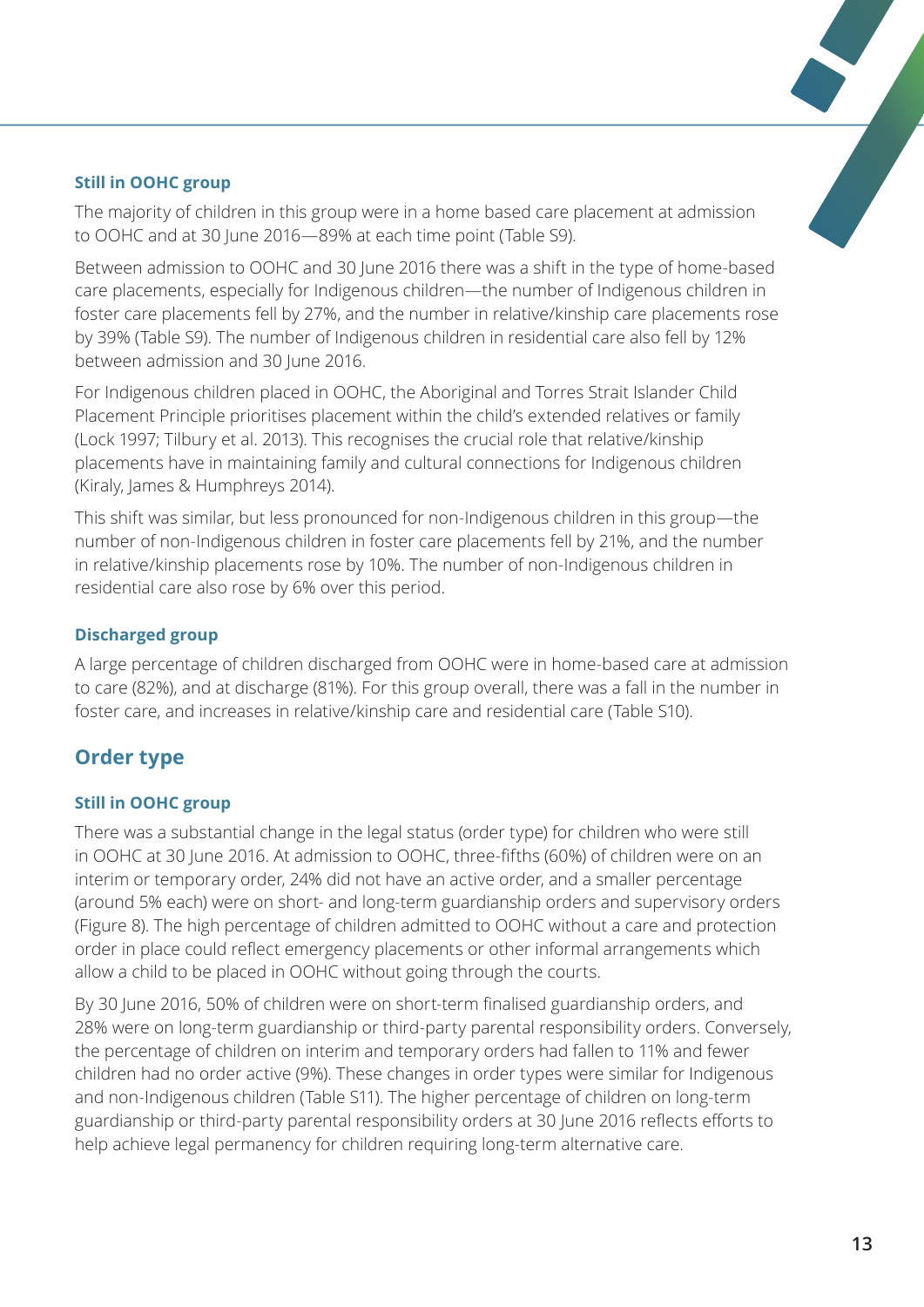

*Notes*

- 1. This figure excludes children on Immigration orders, and other order types not defined as 'care and protection orders'. It also excludes NSW as data were not available.
- 2. Orders at admission include orders that were in place at the time of admission to OOHC, or that commenced within 5 days of admission to OOHC.
- 3. 'No order active/records' includes children who did not have an order active within 5 days of admission, and children who did not have any order records in the Care and Protection Orders file of the CP NMDS.
- 4. For definitions of order types see AIHW 2017.

*Source:* Table S11.

#### **Figure 8: Children still in OOHC at 30 June 2016, by order type at admission to OOHC and at 30 June 2016 (excluding NSW) (%)**

#### **Discharged group**

A legal order may remain in place once a child is discharged from OOHC. For the group discharged from OOHC; between admission to OOHC and discharge, the percentage of children on:

- any type of legal order decreased slightly from 67% to 65%
- interim or temporary orders fell from 50% to 29%
- supervisory orders rose from 4% to 14% (Table S12).

While a majority of children (66%) discharged from OOHC remained on some type of order at the time of discharge, the percentage without an active order rose slightly from 15% to 18% (Table S12), and was higher than for those in still in OOHC at 30 June (9%; Table S11). This may signify reduced levels of legal involvement with the child protection department for these children.

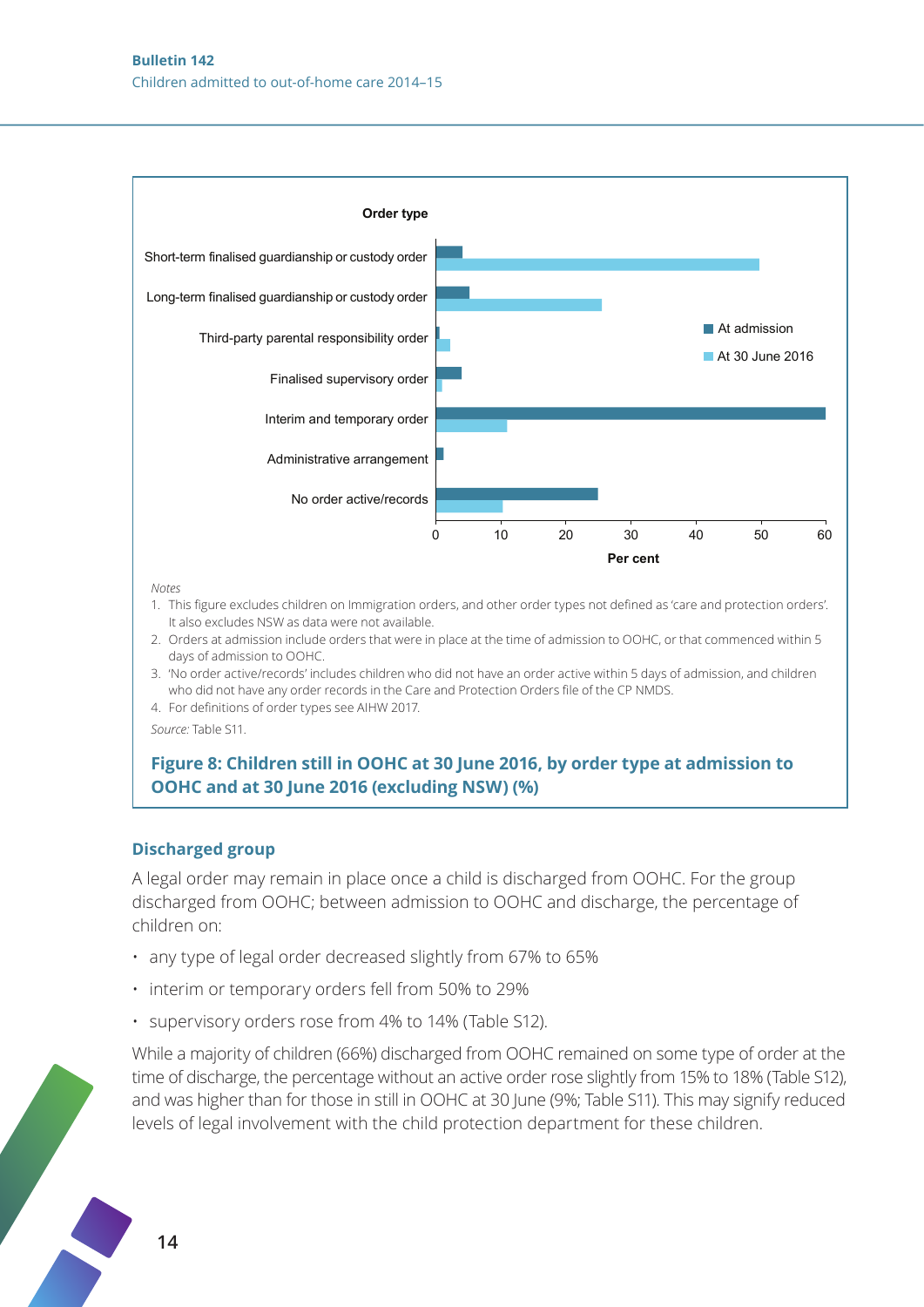Children under supervisory orders are generally under the guardianship of their parents (rather than guardianship by the department responsible for child protection), so the increase in the percentage of children on supervisory orders at discharge may also indicate scaled back interventions for these children.

#### **Time to discharge**

Research suggests that many children are quickly reunified with their family following entry to care, and that the rates of reunification fall after six months (Delfabbro, Fernandez, McCormick & Kettler 2013). Of the 3,601 children who were in the discharged group, 61% were discharged within less than 6 months from their admission to OOHC. A further 21% were discharged within 6 to less than 12 months and 15% were discharged within 12 to less than 18 months. A smaller percentage (3%) were discharged within 18 months to less than 2 years from admission to OOHC (Figure 9).

Although it is not possible to determine from the available data whether children who were discharged were reunified with their family of origin, nor whether these children later return to OOHC, over half of the children discharged (57%) were discharged on before 30 June 2015 and had not returned to OOHC by 31 August 2016 (Table S14).



*Notes*

1. This figure excludes NSW as data were not available.

2. Time to discharge presented in this figure is calculated by subtracting the date of admission (during 2014–15) from the end date of the final OOHC placement for children who were discharged. Time to discharge includes any breaks where a child does not have an active OOHC placement.

*Source:* Table S13.

#### **Figure 9: Children discharged from OOHC, by time to discharge (excluding NSW) (%)**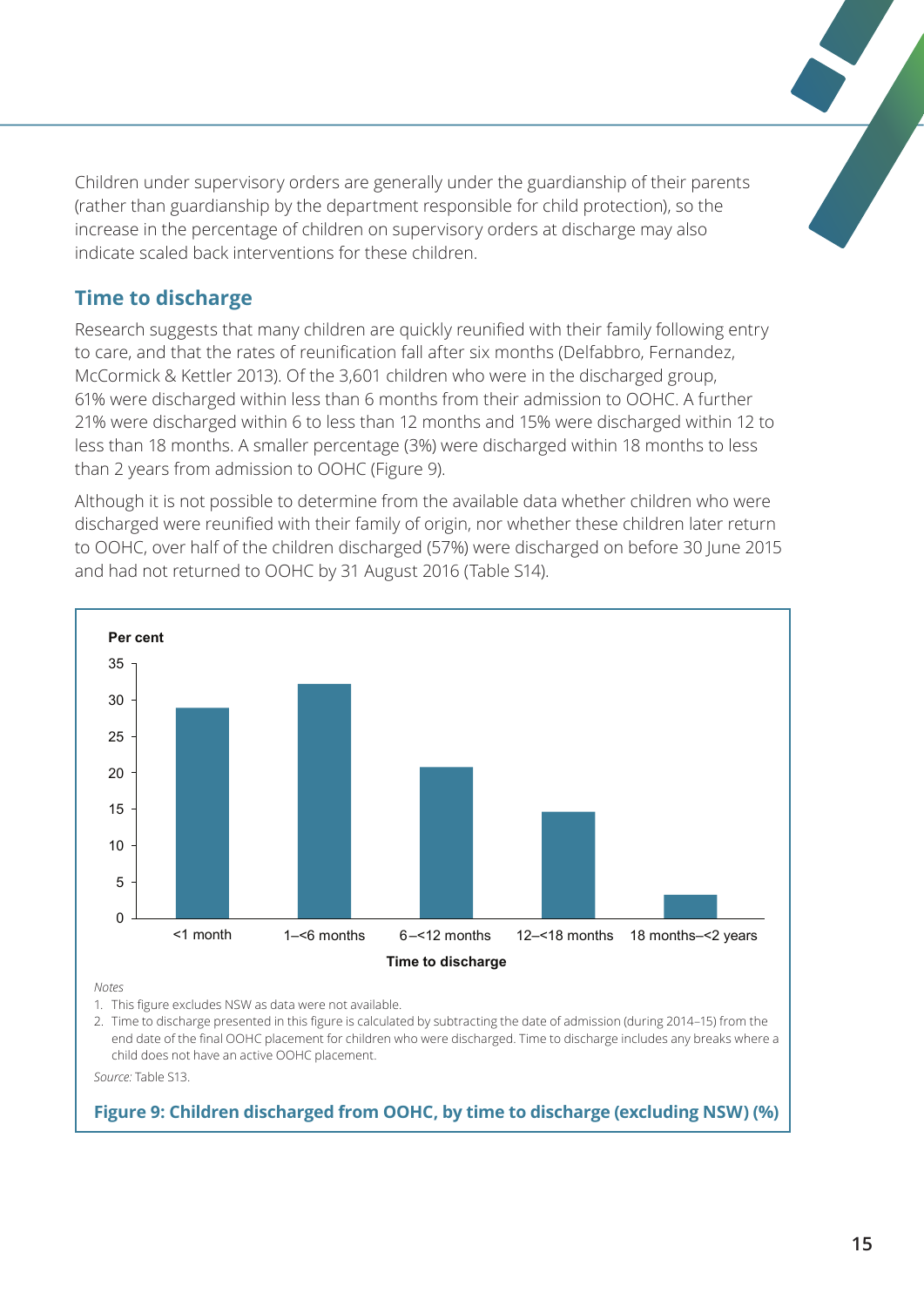### **Possible future reporting**

This bulletin has provided some insights into the experiences of children who were admitted to OOHC in 2014–15. As more data accumulate over future years, the analyses may be expanded to track the movements of children admitted to OOHC in 2014–15 over longer periods.

The reporting of these analyses could be improved by including data for New South Wales, to present a national picture of the experiences of children admitted to OOHC. The exclusion of New South Wales data may affect the analyses relating to the experiences of children admitted to OOHC in 2014–15 as it is not known whether experiences of children in OOHC in New South Wales would be consistent with those of other jurisdictions.

Our understanding of children admitted to OOHC and their care experiences could be further enhanced by national data development in the following areas:

- The specific reasons why children are admitted to OOHC, including date of first admission, and risk characteristics of vulnerable families (for example, family and domestic violence) who are likely to have contact with the child protection system. This knowledge would provide an indication of potential focus areas for early intervention.
- The reasons why children exit OOHC would provide an indication of the number of children reunified with their family and how many of these children later returned to OOHC (potentially capturing unsuccessful reunification attempts).
- Linkage with other health and welfare data collections could provide information on multiple service use among vulnerable children and young people—for example, interactions with health, education, employment, income support and justice systems and long-term outcomes in these domains.

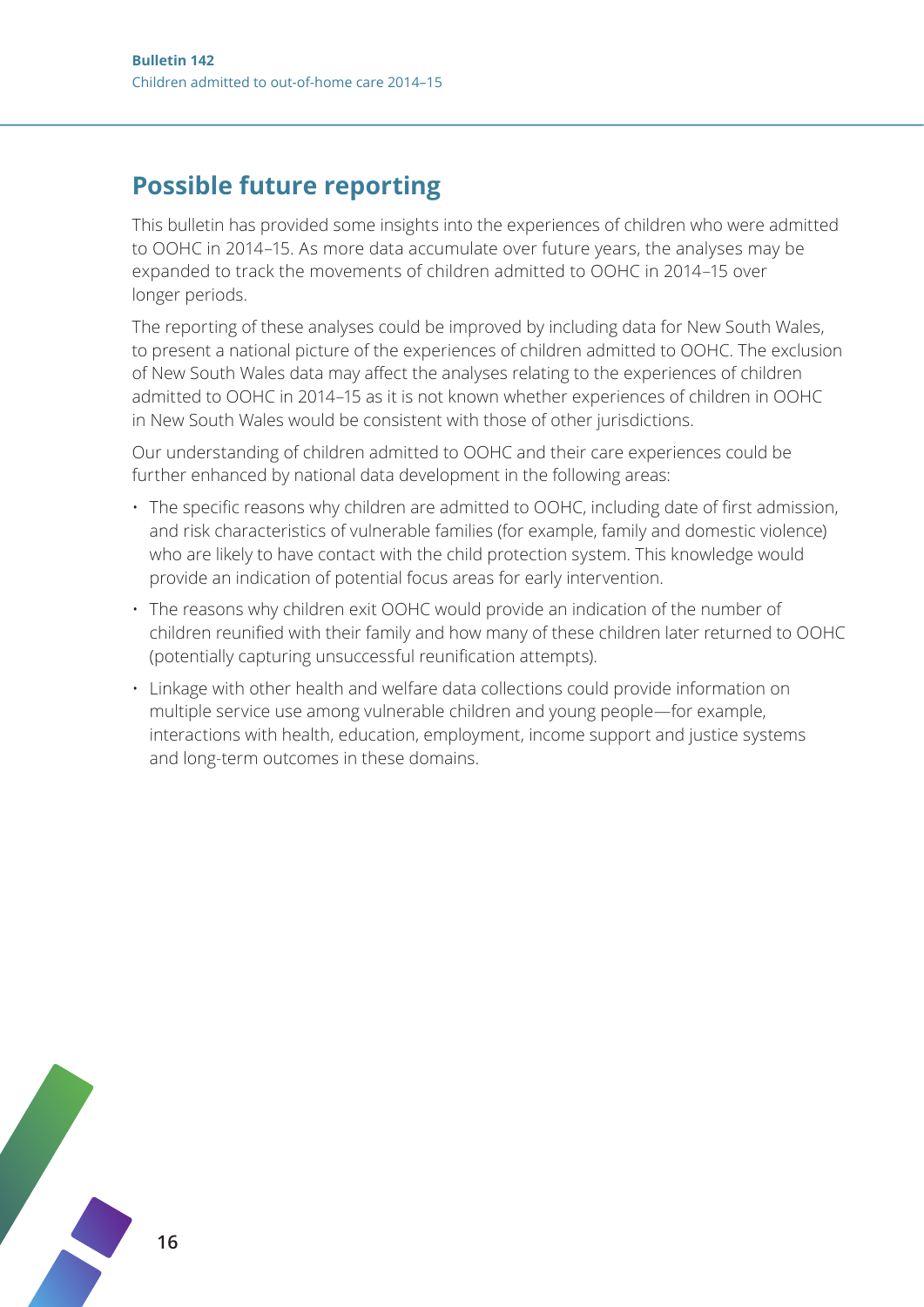### **Technical notes**

#### **Age**

Age is calculated in whole years throughout this bulletin. As age is calculated at different time points, a child's age may vary across tables. Time points at which age has been calculated are:

- at the time of the first admission to OOHC in 2014–15
- at 30 June 2016 for children in OOHC at that time.

### **Care and protection orders**

#### **Box 2: Care and protection order types**

**Interim and temporary order:** Order covering the provision of a limited period of supervision and/or placement of a child. Parental responsibility under this order may reside with the parents or with the department responsible for child protection. 'Unfinalised orders' (such as applications to the court for care and protection orders) are also included in this category, unless another finalised order is in place.

**Finalised guardianship or custody order:** A guardianship order involves the transfer of legal guardianship to the relevant state or territory department or non-government agency. Custody orders generally refer to orders that place children in the custody of the state or territory department responsible for child protection, or a non-government agency. These orders usually involve the child protection department being responsible for the daily care and requirements of the child, while the parent retains legal guardianship (AIHW 2017).

Guardianship or custody orders can be for specific periods. For national reporting purposes, these are classified as:

- *• long-term orders:* transfer guardianship/custody until the child is 18. In some jurisdictions, this may also include orders for a specified period of more than 2 years
- *• short-term orders:* transfer guardianship/custody for a specified 'short-term' period of 2 years or less.

**Finalised supervisory order:** Order giving the department responsible for child protection some responsibility for a child's welfare. Under this order, the department supervises and/or directs the level and type of care that is to be provided to the child.

A child under a supervisory order is generally under the responsibility of his or her parents and the guardianship or custody of the child is unaffected.

**Third-party parental responsibility orders:** These orders transfer all duties, powers, responsibilities and authority (to which parents are entitled by law) to a nominated person(s) whom the court considers appropriate. The nominated person may be an individual, such as a relative, or an officer of the state or territory department.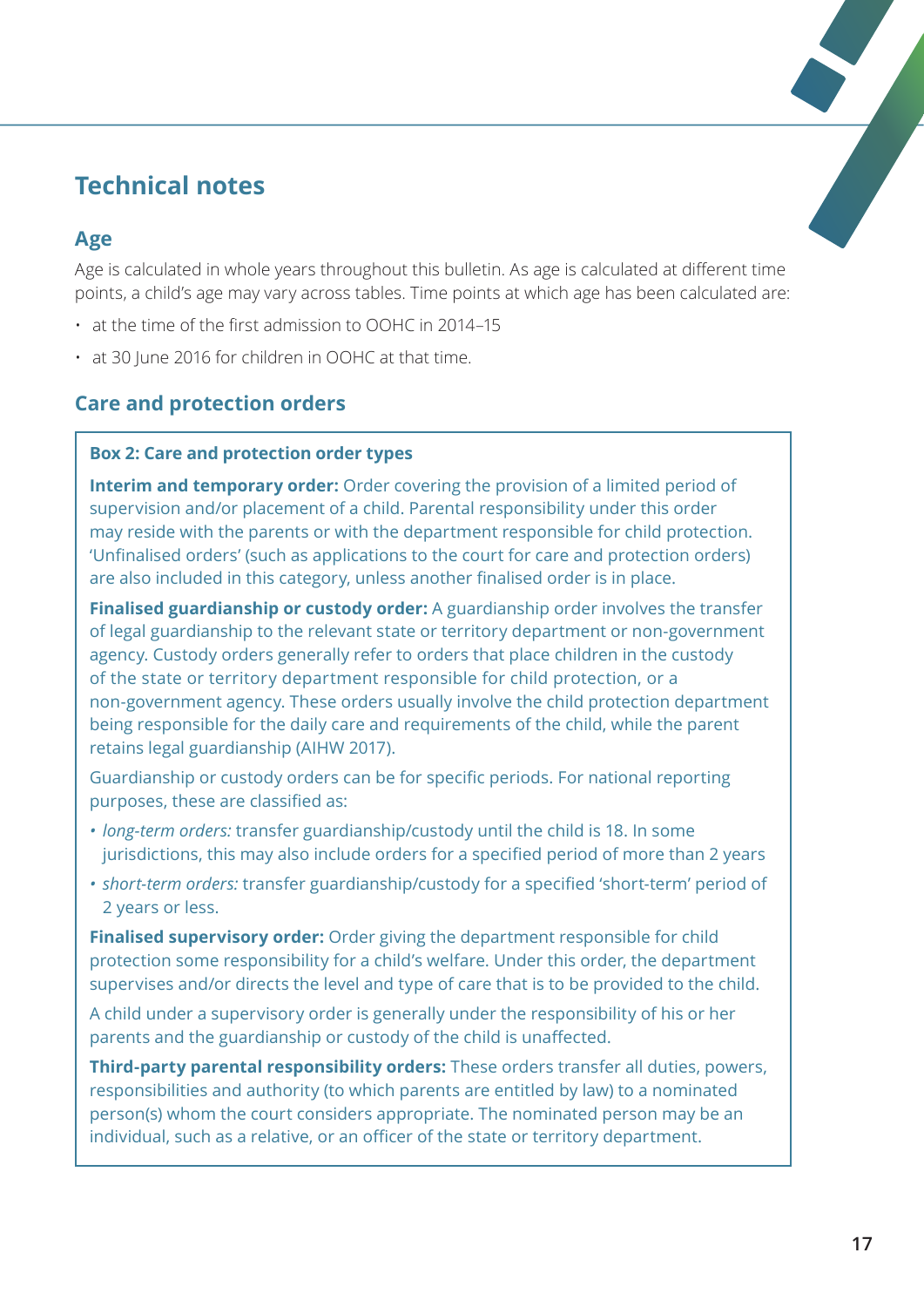#### **Data sources**

Information on children admitted to OOHC in this bulletin is based on data from the CP NMDS which contains data for all states and territories except New South Wales, which currently provides aggregate child protection data in the form of pre-agreed tables. The CP NMDS contains information on the demographics of children and young people who receive child protection services, notifications received by child protection departments, and the care and protection orders and OOHC placements relating to these children and young people.

The most recent available CP NMDS data cover the 2-year collection period between 1 July 2014 and 31 August 2016. The files of particular relevance to the experiences of the cohort of children admitted to OOHC explored in this bulletin are the 'Care and Protection Orders' and the 'Living Arrangements' files. These files include all orders issued or in place at some point during the collection period, and all OOHC placements that were open during the collection period. A data quality statement for the CP NMDS is also available at <http://meteor.aihw.gov.au/content/index.phtml/itemId/665947>

#### **Living arrangements**

#### **Box 3: Out-of-home care living arrangement types**

**Foster care:** A form of OOHC where the caregiver is authorised and reimbursed (or was offered but declined reimbursement) by the state/territory for the care of the child. (This category excludes relatives/kin who are reimbursed.) Varying degrees of reimbursement are made to foster carers.

**Home-based care:** Care provided for a child who is placed in the home of a carer, who is reimbursed (or who has been offered but declined reimbursement) for the cost of care of that child. There are 4 categories of home-based OOHC: relatives/kin who are reimbursed, foster care, third-party parental care and other home-based OOHC.

**Relative/kinship care:** A form of OOHC where the caregiver is:

- a relative (other than parents)
- considered to be family or a close friend
- a member of the child or young person's community (in accordance with their culture)
- reimbursed by the state/territory for the care of the child (or who has been offered but declined reimbursement).

For Aboriginal and Torres Strait Islander children, a kinship carer may be another Indigenous person who is a member of their community, a compatible community or from the same language group.

**Residential care:** A type of care where the placement is in a residential building whose purpose is to provide placements for children and where there are paid staff.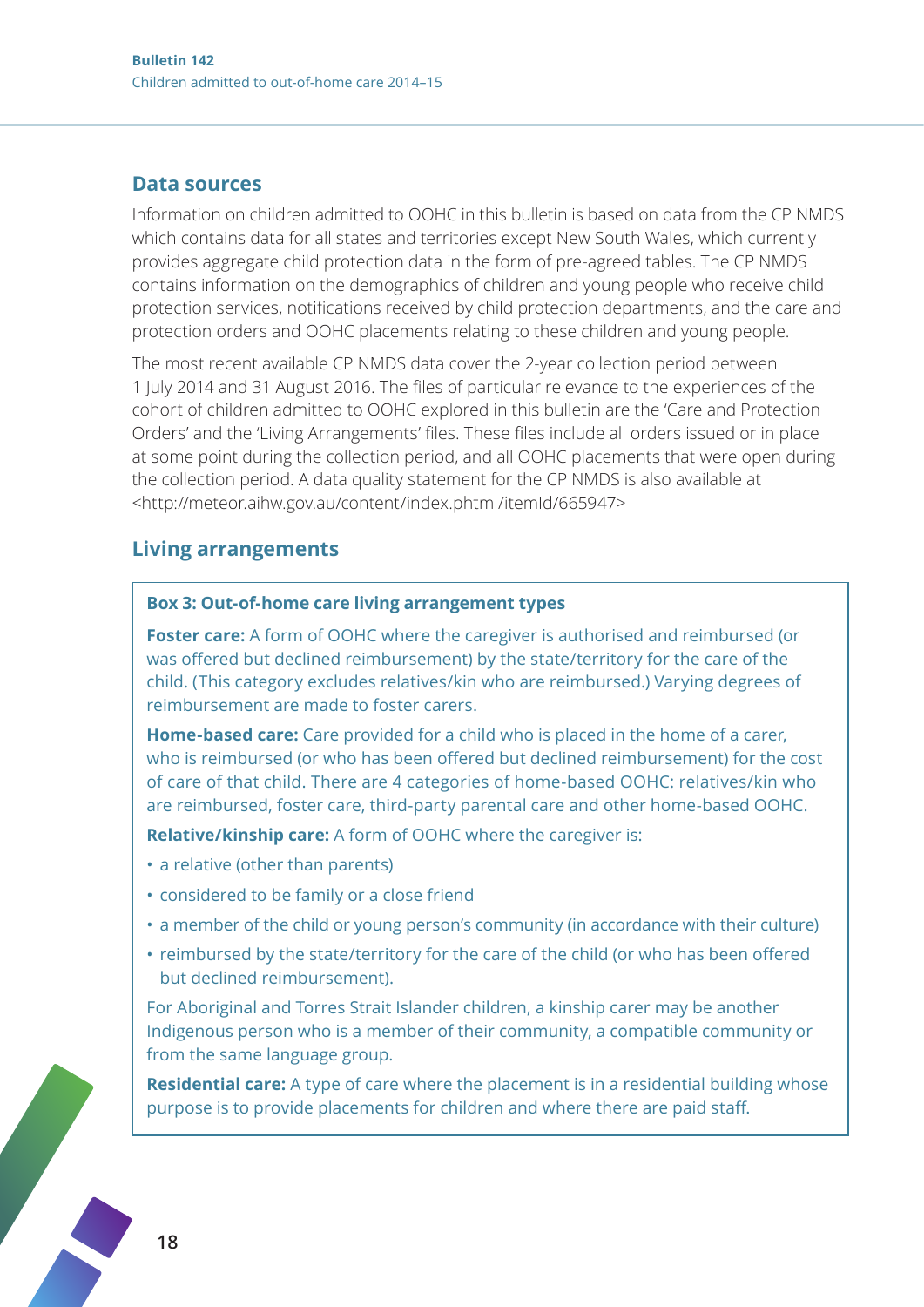#### **Rates**

Population rates allow for the comparison of different groups while taking into account differences in population sizes. The calculation of rates excludes children for whom data on a particular variable are not stated. Rates are expressed as the number per 1,000 people in the population. Population data used in the calculation of rates can be found in Table S15.

#### **Rate ratios**

Rate ratios are used to compare the level of over-representation of one group compared with another. In this bulletin they have most commonly been used to provide a measure of the level of Indigenous over-representation. Rate ratios are calculated using the rates rounded to 2 decimal places, as published in the supplementary tables.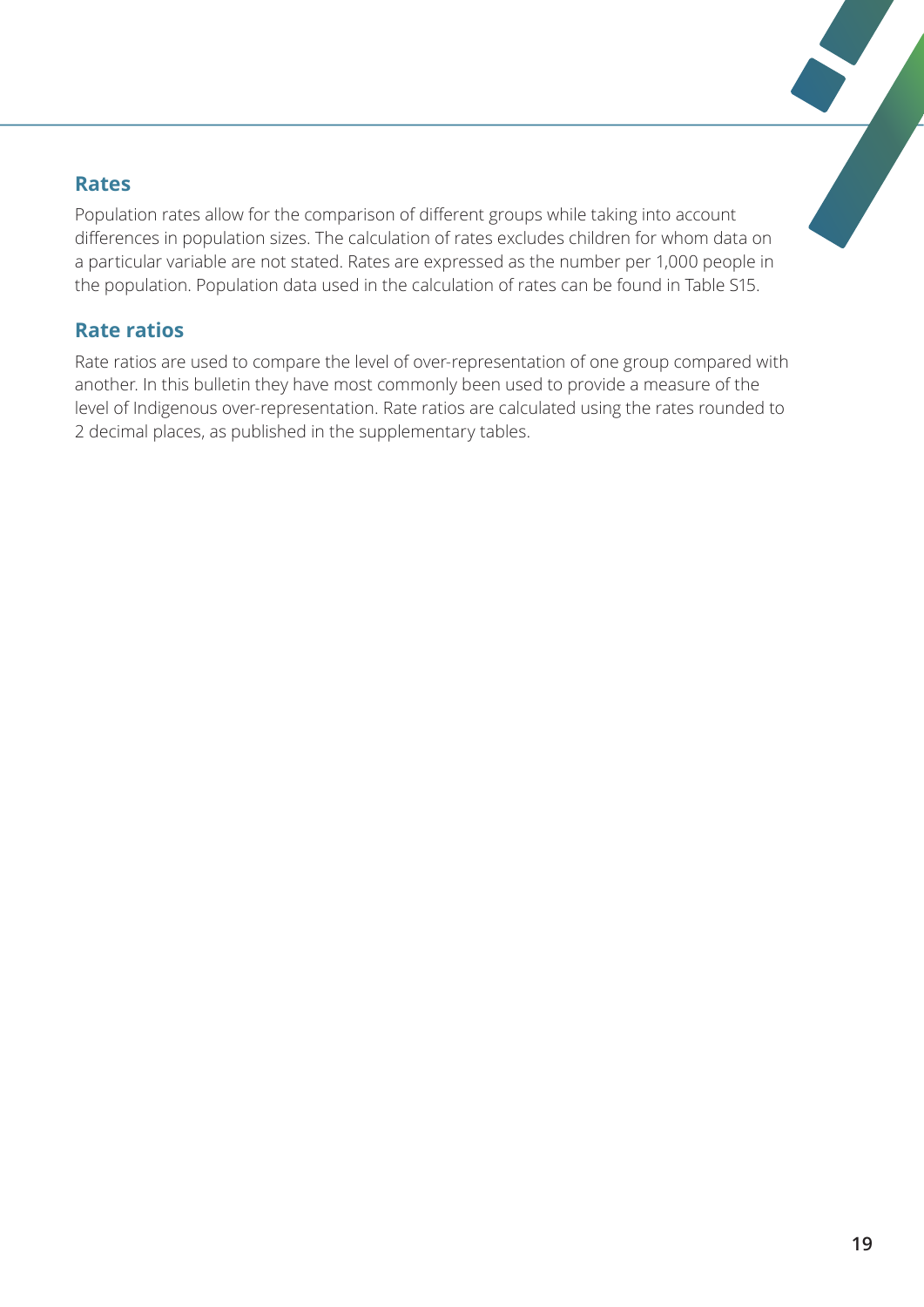## **Acknowledgments**

The author of this report was Rachel Kilo. Kristy Raithel, Callin Ivanovici, David Braddock and Louise York provided valuable feedback and contributions.

The Australian Institute of Health and Welfare would also like to acknowledge the contribution of the Children and Families Data Network (CAFDaN), and the technical experts from each jurisdiction that provided data for this report:

- Department of Family and Community Services, New South Wales
- Department of Health and Human Services, Victoria
- Department of Communities, Child Safety and Disability Services, Queensland
- Department of Communities, Western Australia
- Department for Child Protection, South Australia
- Department of Health and Human Services, Tasmania
- Community Services Directorate, Australian Capital Territory
- Territory Families, Northern Territory.

### **Abbreviations**

| AIHW    | Australian Institute of Health and Welfare |
|---------|--------------------------------------------|
| CP NMDS | Child Protection National Minimum Dataset  |
| OOHC    | Out-of-home care                           |

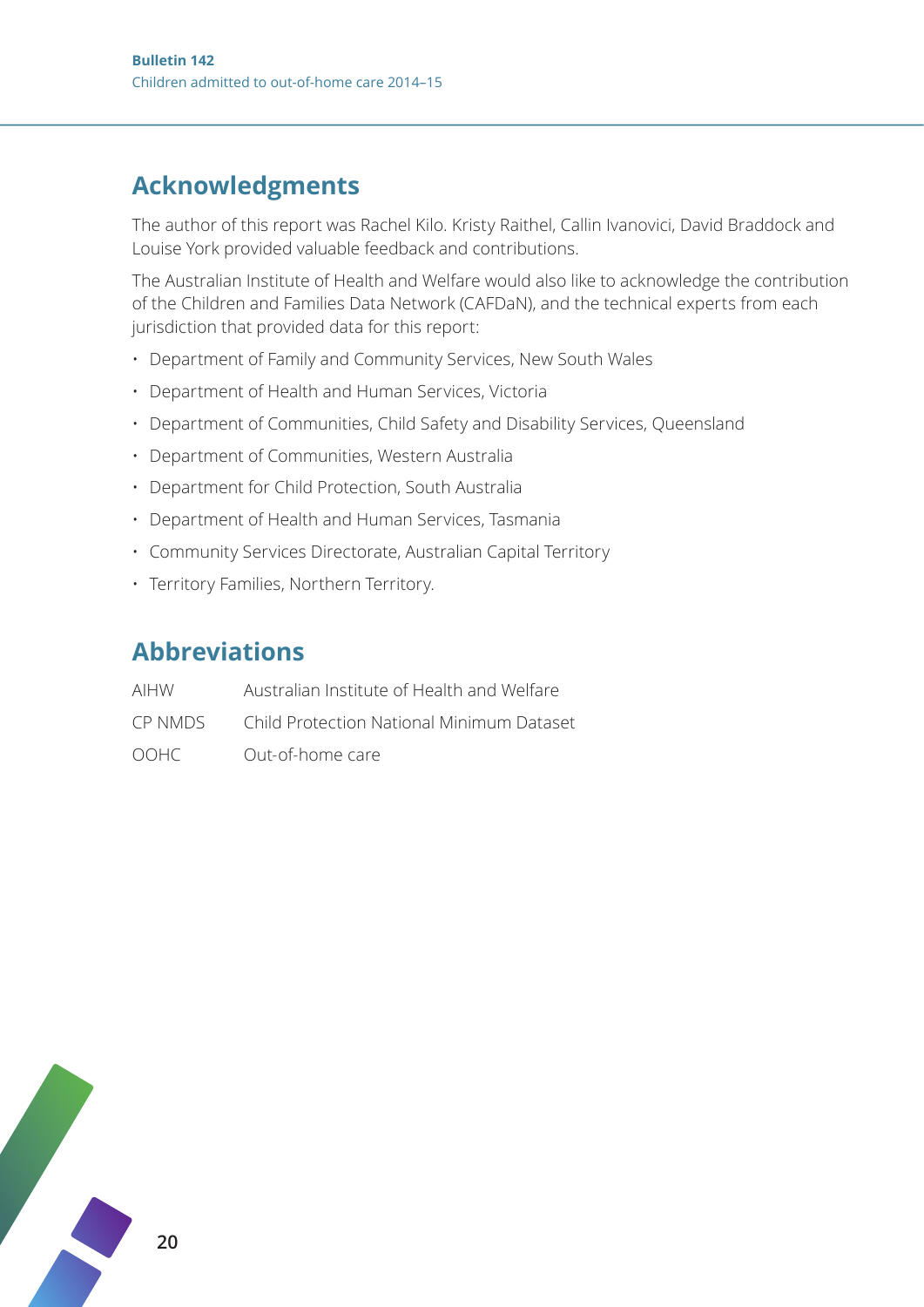### **References**

AIFS (Australian Institute of Family Studies), Chapin Hall Center for Children, University of Chicago & NSW FACS (New South Wales Department of Family and Community Services) 2015. Pathways of care longitudinal study: outcomes of children and young people in out of-home care in NSW. Wave 1 baseline statistical report. Sydney: NSW FACS. Viewed 22 June 2017, <http://www.community.nsw.gov.au/\_\_data/assets/file/0004/335866/ pathways\_of\_care\_research\_report.pdf>.

AIHW (Australian Institute of Health and Welfare) 2016a. Child protection Australia 2014–15. Child Welfare series no. 63. Cat. no. CWS 57. Canberra: AIHW.

AIHW 2016b. Permanency planning in child protection. Child welfare series no. 64. Cat. no. CWS 58. Canberra: AIHW.

AIHW 2017. Child protection Australia 2015–16. Child Welfare series no. 66. Cat. no. CWS 60. Canberra: AIHW.

Berrick JD 2009. Take me home: protecting America's vulnerable children and families. New York: Oxford University Press.

COAG (Council of Australian Governments) 2009. Protecting children is everyone's business: National Framework for Protecting Australia's Children 2009–2020. Canberra: COAG.

Delfabbro P, Fernandez E, McCormick J & Kettler L 2013. Reunification in a complete entry cohort: a longitudinal study of children entering out-of-home care in Tasmania, Australia. Children and Youth Services Review 35(9):1592–1600. doi: https://doi.org/10.1016/j. childyouth.2013.06.012.

DSS (Department of Social Services) 2015. Driving change: intervening early. National Framework for Protecting Australia's Children 2009–2020: third three-year action plan, 2015–2018. Canberra: DSS.

Fernandez E & Lee J-S 2013. Accomplishing family reunification for children in care: an Australian study. Children and Youth Services Review 35:1374–1384. doi: http://dx.doi. org/10.1016/j.childyouth.2013.05.006.

Kiraly M, James J & Humphreys C 2014. 'It's a family responsibility': family and cultural connection for Aboriginal children in kinship care. Children Australia 40(1):23–32. doi: 10.1017/ cha.2014.36.

Kortenkamp K, Geen R & Stagner M 2004. The role of welfare and work in predicting foster care reunification rates for children of welfare recipients. Children and Youth Services Review 26(12):577–590. doi: https://doi.org/10.1016/j.childyouth.2004.02.012.

Lock J (1997). The Aboriginal Child Placement Principle: research project no. 7. Sydney: New South Wales Law Reform Commission.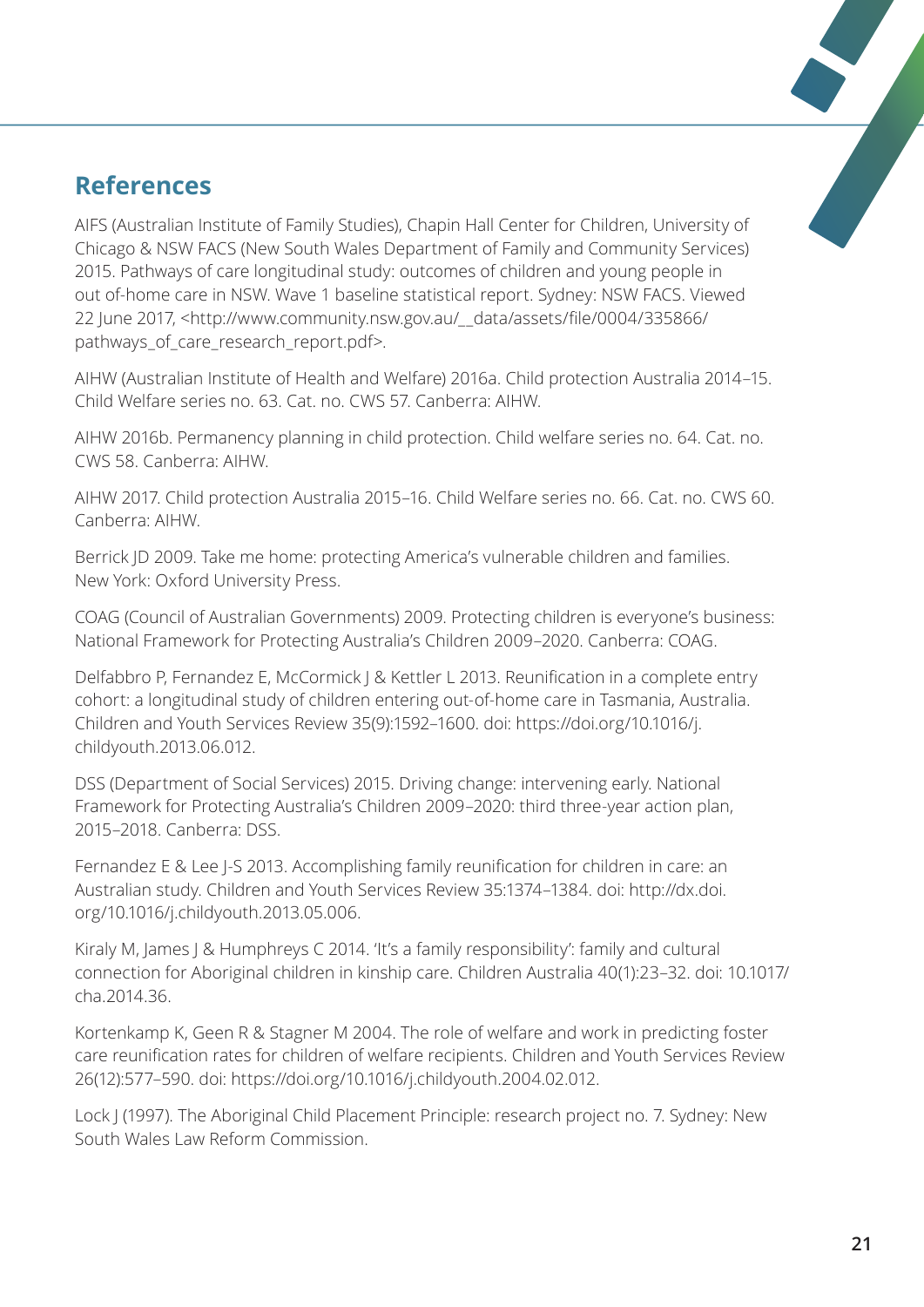Porter, the Hon. C 2016. Community services ministers' meeting communiqué. Media release by Minister for Social Services. 11 November. Canberra. Viewed 15 June 2017, <http://christianporter.dss.gov.au/media-releases/community-services-ministers-meetingcommuniqu>.

Tilbury C, Burton J, Sydenham E, Boss R & Louw T (2013). Aboriginal and Torres Strait Islander child placement principle: aims and core elements. Melbourne: Secretariat of National Aboriginal and Islander Child Care (SNAICC).

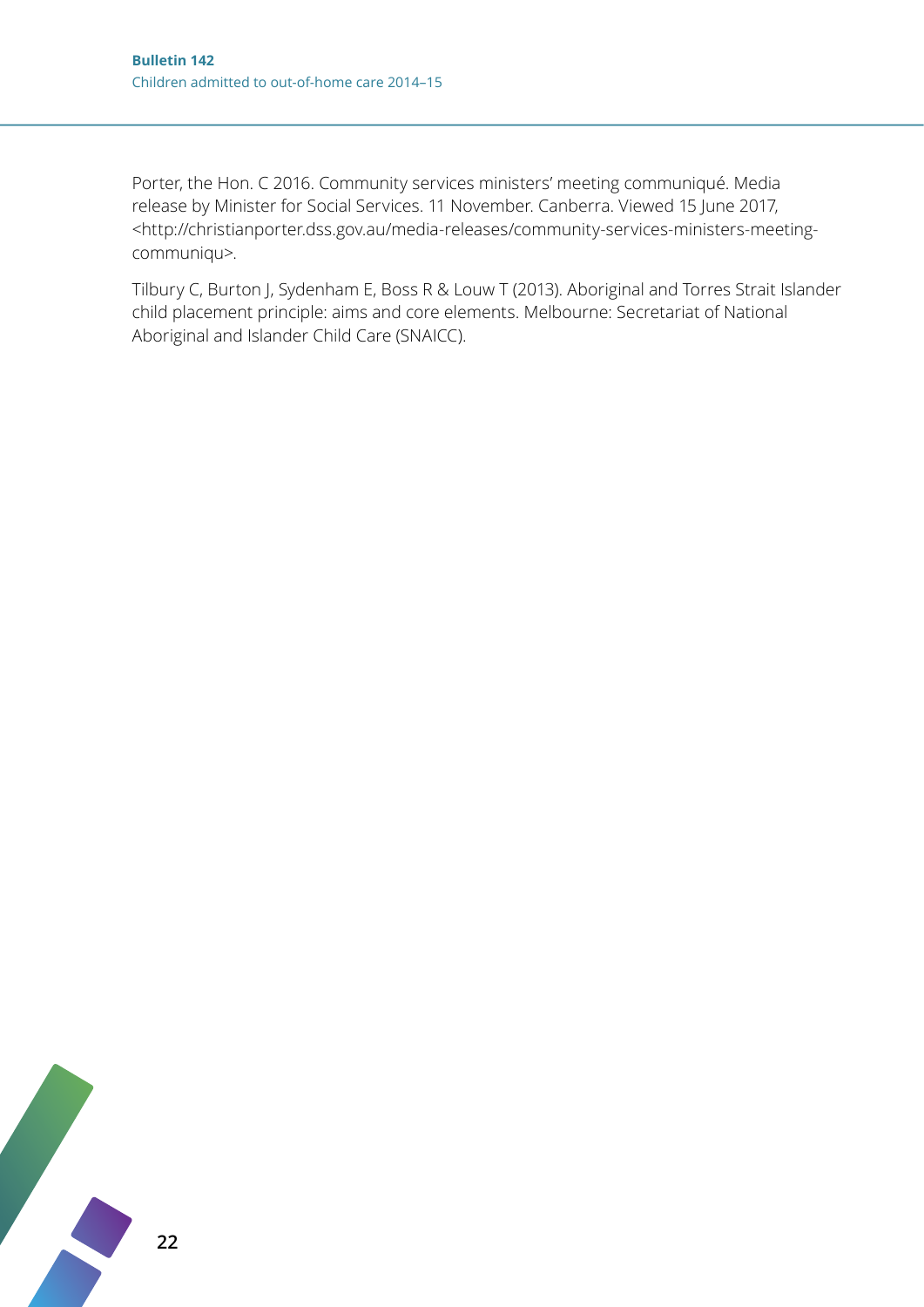## **More Information**

Supplementary tables referred to in this report (those with a prefix of S), can be downloaded free of charge from the AIHW website at <http://www.aihw .gov.au/reports/child-protection/ children-admitted-to-out-of-home-care-2014-15/data>.

Further information about child protection in Australia, and links to other child protection publications can be found on the AIHW website at <https://www.aihw.gov.au/reports-statistics/health-welfare-services/child-protection/ reports>.